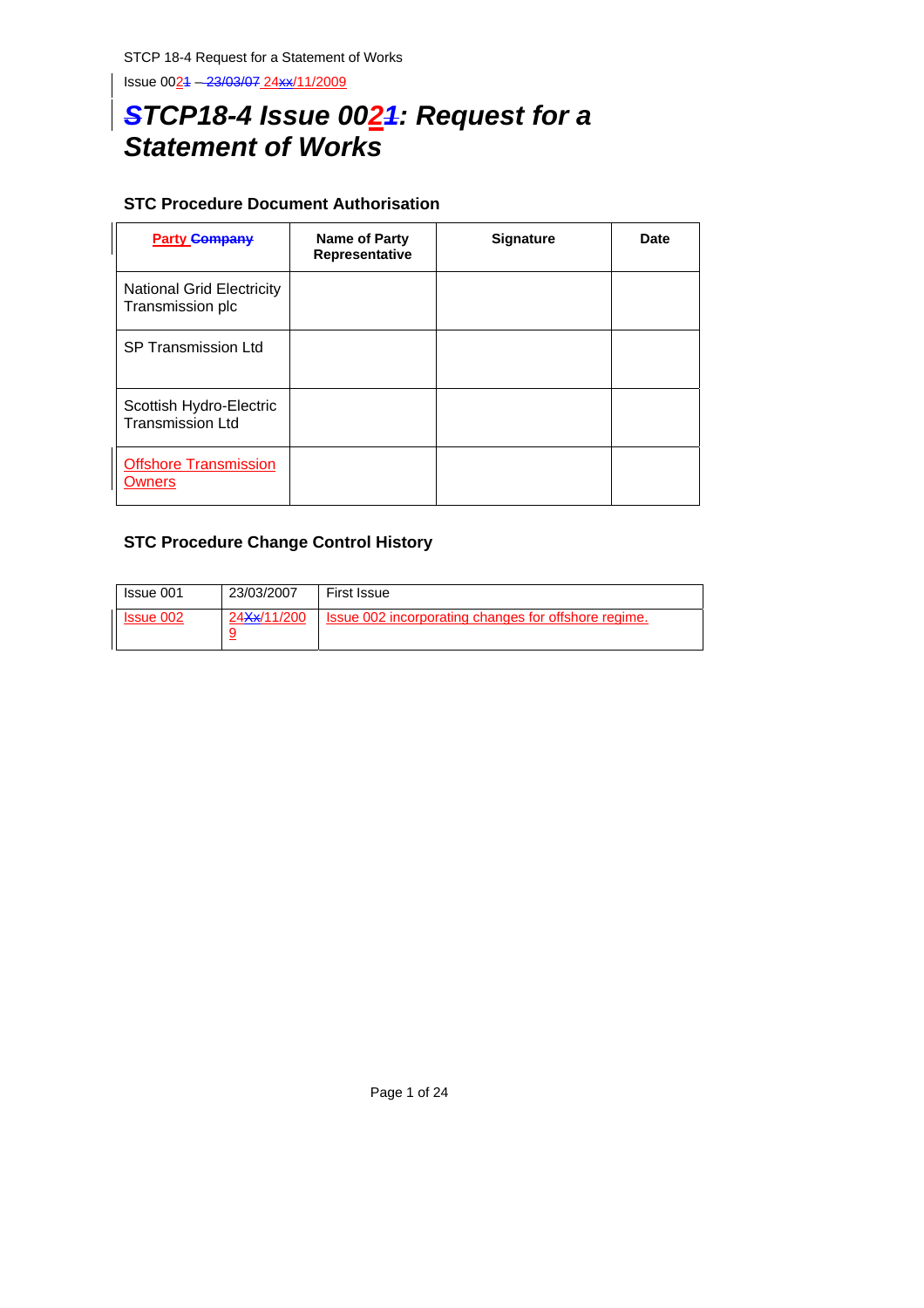Issue 0021 – 23/03/07 24xx/11/2009

## **1 Introduction**

#### *1.1 Scope*

- 1.1.1 This process defines the data exchange required between NGET and the TO(s) for the purposes of User Applications for Requests for Statements of Works.
- 1.1.2 This procedure describes the process of how TO(s) respond to an NGET Request for a Statement of Works as a result of a User (the DNO) applying to NGET for a Request for a Statement of Works. It defines the tasks, formal documentation, interface requirements, timescales and responsibilities between NGET and the Host TO, Affected TO(s) and Other Affected TO(s) from receipt of such Request for Statement of Works, through production of TO Statement of Works Notices, to either the closure of the Statement of Works (SoW) Analysis or the further progression of the project through STCP18-1 Connection and Modification Application.
- 1.1.3 This procedure applies to NGET and each TO.
- 1.1.4 For the purposes of this document, the TOs are:
	- SPT; and
	- SHETL; and.

All Offshore Transmission Licence holders as appointed by Ofgem from time to + - time.

*1.2 Objectives* 

- 1.2.1 The objective of this procedure is to detail:
	- how the Request for a Statement of Works is addressed across the NGET ~ TO interface and the  $TO \sim TO$  interface;
	- the requirements for exchange of information in relation to these activities; and
	- the lines of communication to be used.

## **2 Key Definitions**

#### *2.1 For the purposes of STCP18-4:*

- 2.1.1 **Affected Parties** means the Host TO, Affected TO(s) and Other Affected TO(s), as appropriate, involved in assessing a NGET Request for a Statement of Works relating to a particular Request for Statement of Works.
- 2.1.2 **Affected TO(s)** means any Transmission Owner who's Transmission System would be affected by the proposed Statement of Works Project and satisfies the criteria set out in the STC, Schedule Four. [See STC Section D, Part 4, paragraph 1.1.2]
- 2.1.3 **Application Programme** means a programme to manage the application process and forms part of the Statement of Works Briefing Note. The Application Programme lists the milestones and the dates agreed by all parties are inserted.
- 2.1.4 **Application Steering Group** means a team made up of named representatives from NGET, Host TO, Affected TO(s) and Other Affected TO(s) (as appropriate), which shall be formed to oversee the application process. The members of the Application Steering Group shall be identified on the Statement of Works Briefing Note. The remit of this group is to agree the Application Programme, monitor progress and agree any changes. The Application Steering Group is also responsible for resolving any disagreements relating to a NGET Request for a

Page 2 of 24

**Formatted:** Bullets and Numbering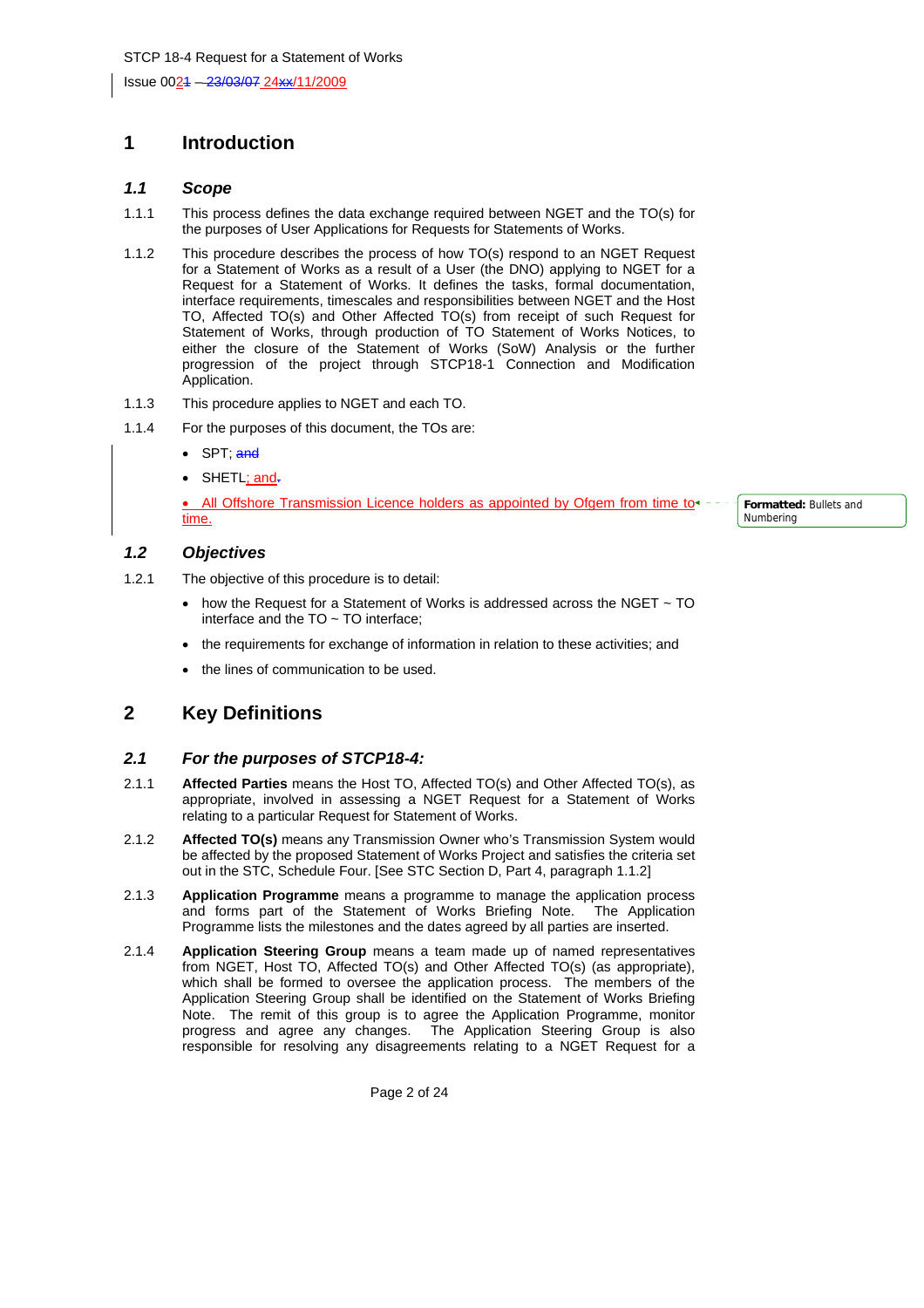Statement of Works in the first instance, prior to any necessary escalation. Dialogue will take place in person, by e-mail, by telephone or by video conferencing as appropriate.

- 2.1.5 **Developer** means the party responsible for applying to the DNO in respect of the Power Station which is to be connected to that DNO network, and which is the subject of the Request for a Statement of Works. For the avoidance of doubt, in Scotland the provisions will only be applicable to Small Power Stations.
- 2.1.6 **Host TO** means the Transmission Owner to which the DNO (who the Developer is applying for connection to) is connected.
- 2.1.7 **Lead Person** means the person nominated by each Party to lead on the processing of the application on behalf of the Party.
- 2.1.8 **Material Impact** means anything that NGET or an Affected Party reasonably assess would prevent NGET notifying the User of the outcome of the Request for a Statement of Works.
- 2.1.9 **Named Contact** means in terms of the TO, the person to initially receive the NGET Request for a Statement of Works, and in terms of NGET, the person to whom a Request for a Statement of Works is sent in accordance with the CUSC.
- 2.1.10 **Other Affected TO(s)** means any Transmission Owner who is not a Host TO or an Affected TO, but which receives Statement of Works Planning Assumptions or NGET otherwise identifies that it is likely to be required to submit to NGET a TO Statement of Works Notice in respect of the Statement of Works Project.
- 2.1.11 **SoW Analysis** means all work relating to the assessment of a NGET Request for a Statement of Works.
- 2.1.12 **SoW Analysis Closure Process** means the process to be followed when the SoW Analysis has been completed, and is as defined in section 3.3 of this STCP.
- 2.1.13 **Site Specific Requirements** means any technical design or operational criteria that a TO has assumed will apply to User Equipment at the Relevant Connection Site in assessing a NGET Request for a Statement of Works.
- 2.1.14 **Statement of Works Briefing Note** means the note that is provided from NGET to the TO to update the status and details of the application (see pro-forma in Appendix B).
- 2.1.15 **Statement of Works Charges Report** is a report produced by a TO on completion of a Scheme and includes the information specified in section 3.3.2 of this STCP.
- 2.1.16 **Submission Date** is the date on which a TO submits a TO Statement of Works Notice to NGET.
- 2.1.17 **User** is as defined in the CUSC, but in this instance refers only to a DNO.

## **3 Procedure**

#### *3.1 Nuclear Site Licence Provision*

3.1.1 When following this process where this may interact with, impact upon or fall within the boundary of a Nuclear Site Licence holder's site, or may otherwise have any form of affect and/or implication for a nuclear power station, consideration must be given to the relevant provisions of the applicable Nuclear Site Licence Provisions Agreement, the CUSC Bilateral Connection Agreement for that site, paragraph 6.9.4 of the CUSC and Section G3 of the STC to ensure compliance with all of these obligations.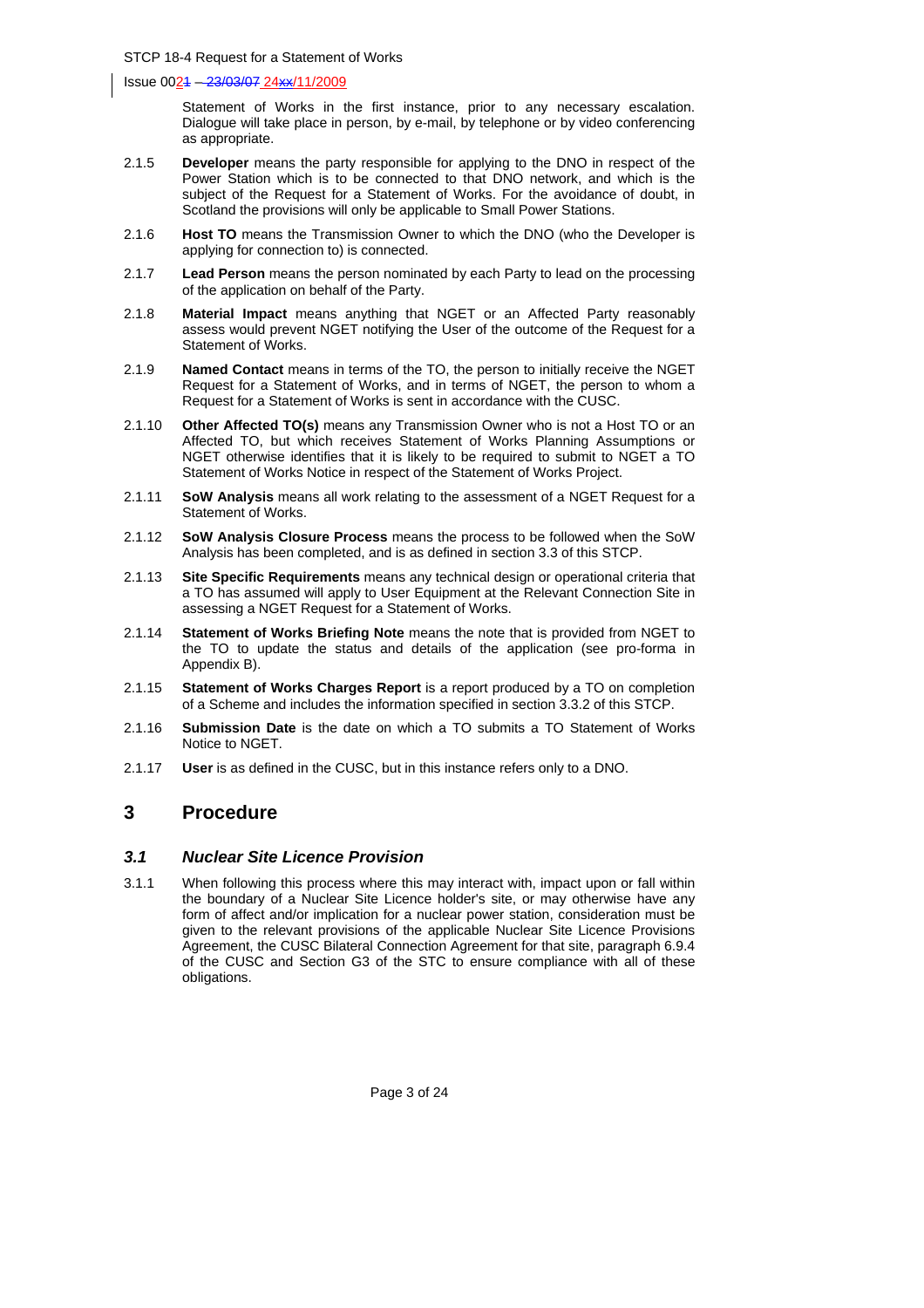#### *3.2 Basic Process*

#### **3.2.1 NGET receives the Request for Statement of Works**

3.2.1.1 The NGET Named Contact shall receive a completed Request for Statement of Works proforma from a User. This may include the results of any feasibility study work.

#### **3.2.2 NGET checks the User Application**

- 3.2.2.1 The NGET Named Contact shall appoint the NGET Lead Person. The NGET Lead Person shall check that the Request for Statement of Works is completed correctly and whether the correct Application Fee is received. The fee is dealt with by NGET and the TO(s) in accordance with STCP 19-6 Application Fees. Where the Request for Statement of Works is not completed correctly or the correct fee is not received, the NGET Lead Person shall inform the User as soon as they determine that it is not correct.
- 3.2.2.2 The NGET Lead Person shall determine who is the Host TO, Affected TO(s) and Other Affected TO(s).
- 3.2.2.3 The NGET Lead Person shall utilise the information in the Request for Statement of Works to produce the NGET Request for a Statement of Works, in accordance with Schedule 13 of the STC, for each of the Affected Parties. The NGET Lead Person shall initially complete the appropriate Statement of Works Briefing Notes, with details from the Request for a Statement of Works, the draft Application Programme dates, the Affected Parties, the NGET Lead Person and a NGET unique SoW Analysis number. The NGET Lead Person shall record on the Statement of Works Briefing Notes whether the Application Fee has been cleared or not.
- 3.2.2.4 Within 3 Business Days of receipt of the Request for Statement of Works, the NGET Lead Person shall send by e-mail and by post the relevant NGET Request for a Statement of Works and the appropriate Statement of Works Briefing Note to the TO Named Contacts.
- 3.2.2.5 The NGET Request for a Statement of Works will be sent to the Affected Parties within 3 Business Days of receipt of the User Application, regardless of whether the User Application is effective or not, so that the TO(s) are aware a Request for Statement of Works has been received. Should any Party decide to undertake any work on the NGET Request for a Statement of Works before it is effective, then this will be at such Party's own risk.
- 3.2.2.6 An effective NGET Request for a Statement of Works is one that is technically effective and NGET has informed the TO via the appropriate Statement of Works Briefing Note that the Application Fee has been cleared.

#### **3.2.3 Receipt of an NGET Request for a Statement of Works acknowledged by TO(s)**

- 3.2.3.1 Within 2 Business Days of receipt of the NGET Request for a Statement of Works, the Affected Parties shall acknowledge receipt of the NGET Request for a Statement of Works to the NGET Lead Person by e-mail, and advise the NGET Lead Person of the name and contact details of their Lead Person. The NGET Lead Person shall update the Statement of Works Briefing Notes with details of the Lead Person of the Affected Parties to whom all formal communication for the application will be addressed, and who are the representatives on the Application Steering Group. The NGET Lead Person shall e-mail the appropriate updated Statement of Works Briefing Notes to the Affected Parties' Lead Person(s).
- 3.2.3.2 The NGET Lead Person and Affected Parties Lead Person(s) shall agree the date to meet to discuss the Application Programme, and NGET shall enter this date on the Statement of Works Briefing Notes.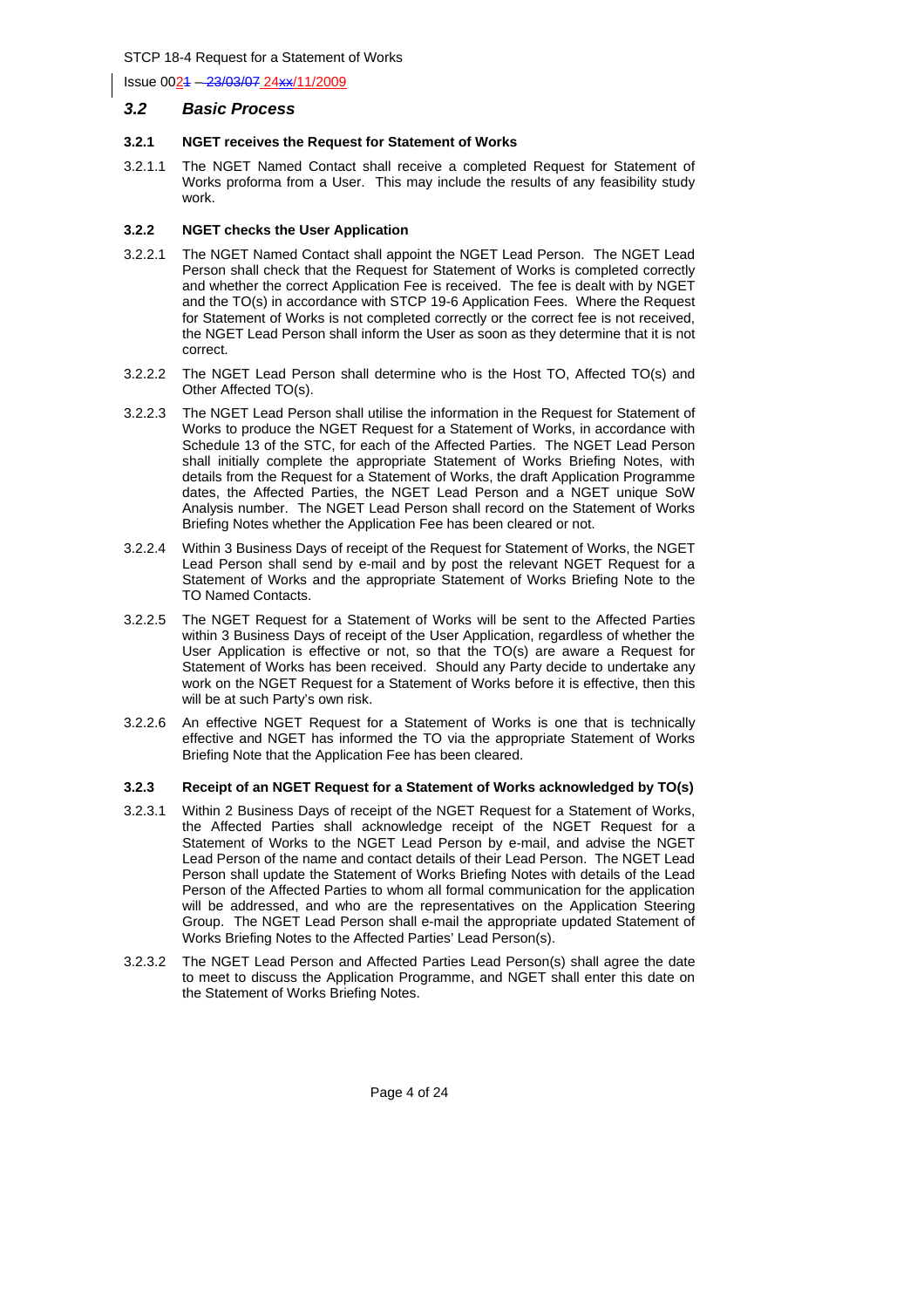Issue 0021 – 23/03/07 24xx/11/2009

#### **3.2.4 Application fee not cleared**

3.2.4.1 If the Application Fee has not cleared, the NGET Lead Person shall seek to obtain the Application Fee from the User.

#### **3.2.5 NGET confirms that Application Fee cleared**

- 3.2.5.1 When the Application Fee is cleared, the NGET Lead Person shall update the Statement of Works Briefing Notes with the clearance date and e-mail the appropriate Statement of Works Briefing Notes to the Affected Parties' Lead Person(s).
- 3.2.5.2 The TO(s) shall invoice NGET with their relevant TO component of the Application Fee in accordance with STCP 19-6 Application Fees.

#### **3.2.6 NGET shall be informed as to whether the NGET Request for a Statement of Works is technically effective or not**

3.2.6.1 Within 5 Business Days of receipt of the NGET Request for a Statement of Works, the Affected Parties Lead Person(s) shall notify the NGET Lead Person by e-mail, as to whether the NGET Request for a Statement of Works is technically effective or not. Where the NGET Request for a Statement of Works is considered to be technically non-effective, then the Affected Parties Lead Person(s) shall e-mail to the NGET Lead Person with detailed reasons as to why it considers it incomplete or unclear in a material respect and the amendments it considers are required to make it technically effective. The Host TO will also identifyied the DNO network data required to process the NGET Request for a Statement of Works.

#### **3.2.7 User and TO(s) shall be informed that User Application is technically noneffective**

- 3.2.7.1 A technically non-effective Request for Statement of Works is one where all technical data (both data received by the User from the Developer and the User's DNO network data) has not been received.
- 3.2.7.2 If the Request for Statement of Works is technically non-effective, the NGET Lead Person shall inform the User of what data is missing. The NGET Lead Person shall ask the User for any missing data from the Developer or for any DNO network data identified as being required by the Host TO in section 3.2.6.1. The NGET Lead Person shall update the Statement of Works Briefing Notes with the date the User was contacted and e-mail the appropriate Statement of Works Briefing Notes to the Affected Parties.

#### **3.2.8 Resolve technical non-effectiveness**

- 3.2.8.1 Where a NGET Request for a Statement of Works is technically non-effective as a consequence of the Request for Statement of Works being technically non-effective, the Affected Parties shall use best endeavours to liaise and assist NGET to resolve their elements of the technical non-effectiveness. In order to achieve this, NGET may request the TO to resolve the technical non-effectiveness with the User directly.
- 3.2.8.2 If the User cannot submit the data (e.g. because data is not available for new technology) then the Application Steering Group shall assess and advise the Parties whether to progress the NGET Request for a Statement of Works or not and note/agree any assumptions made. If the NGET Request for a Statement of Works is to continue then alternative data may be requested from the User.
- 3.2.8.3 If the Application Steering Group assess that the NGET Request for a Statement of Works cannot progress without the missing technical data then the NGET Request for a Statement of Works will be put on hold as being non-effective. If and when the missing technical data is supplied to NGET then the process will recommence from 3.2.9.

Page 5 of 24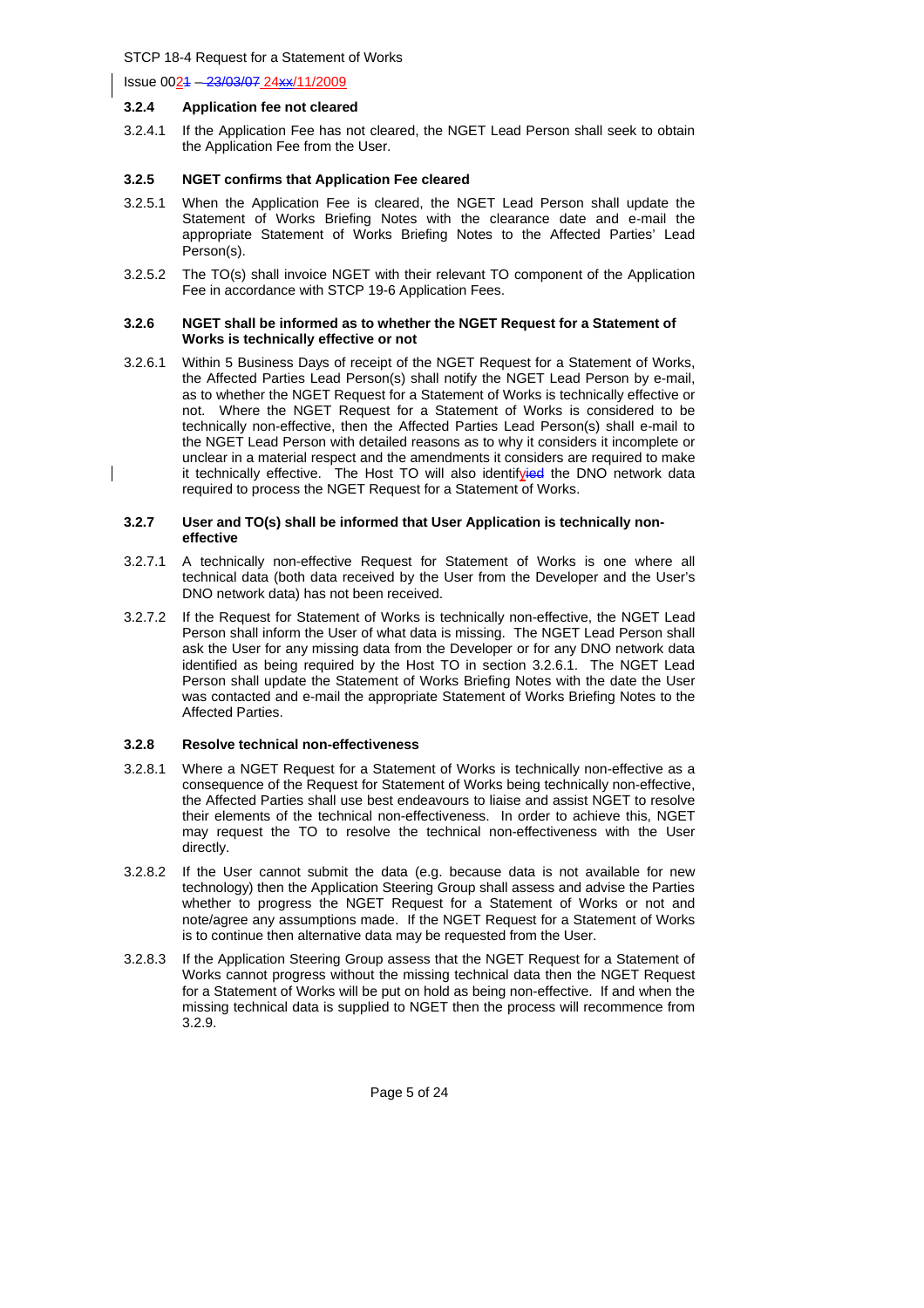#### **3.2.9 NGET informed that the NGET Request for a Statement of Works is technically effective**

- 3.2.9.1 On receipt of the missing/additional data from the User (data from the Developer and/or any DNO network data), the NGET Lead Person shall circulate the data to the Affected Parties Lead Person(s). The NGET Lead Person shall also record on the Statement of Works Briefing Notes the date of when the missing/additional technical data has been received, and e-mail the appropriate Statement of Works Briefing Note to each Affected Party.
- 3.2.9.2 Within 3 Business Days of receipt of the missing/additional data, the Affected Parties Lead Person(s) shall confirm to the NGET Lead Person by e-mail whether the NGET Request for a Statement of Works is now technically effective. If the NGET Request for a Statement of Works is still not technically effective then the process returns to 3.2.6, but otherwise proceeds to 3.2.10.

#### **3.2.10 NGET confirms User Application Date and NGET Application Date**

3.2.10.1 The NGET Lead Person shall update the Statement of Works Briefing Notes with the Request for Statement of Works Date, the NGET Application Date and the draft Application Programme dates, and e-mail the appropriate Statement of Works Briefing Note to each Affected Party.

#### **3.2.11 Affected Parties provided with the Statement of Works Planning Assumptions**

- 3.2.11.1 If NGET generates Statement of Works Planning Assumptions it shall forward the Statement of Works Planning Assumptions, including any updates to the network model, to the Affected Parties' Lead Person(s) within 5 Business Days of the Request for Statement of Works Date.
- 3.2.11.2 In the event that NGET does not intend to generate a set of Statement of Works Planning Assumptions, NGET shall notify the TO(s) within 2 Business Days of the Request for Statement of Works Date and advise the Affected Parties which set of Construction Planning Assumptions or Statement of Works Planning Assumptions that have previously been submitted, should be used as the Statement of Works Planning Assumptions.
- 3.2.11.3 If there is a delay between receipt of the Request for Statement of Works and the Request for Statement of Works being effective, it may be necessary for NGET to provide the Affected Parties with revised and updated Statement of Works Planning Assumptions.
- 3.2.11.4 NGET may change, or Affected Parties may request a change to, the Statement of Works Planning Assumptions (see 3.4.2).

#### **3.2.12 Affected Parties assess the Statement of Works Planning Assumptions and draft Application Programme**

- 3.2.12.1 The Affected Parties shall assess the Statement of Works Planning Assumptions and consider any implications to the draft Application Programme.
- 3.2.12.2 The Affected Parties' Lead Person(s) shall amend or confirm the draft Application Programme to the NGET Lead Person one Business Day prior to the meeting to agree the Application Programme.

#### **3.2.13 Application Programme agreed by NGET and the Affected Parties**

3.2.13.1 The Application Programme shall be agreed by the NGET Lead Person and Affected Parties' Lead Person(s) within 10 Business Days of the Request for Statement of Works Date. The Application Programme may be agreed at a meeting of the Application Steering Group, if necessary, date fixed at step 3.2.3.2 above.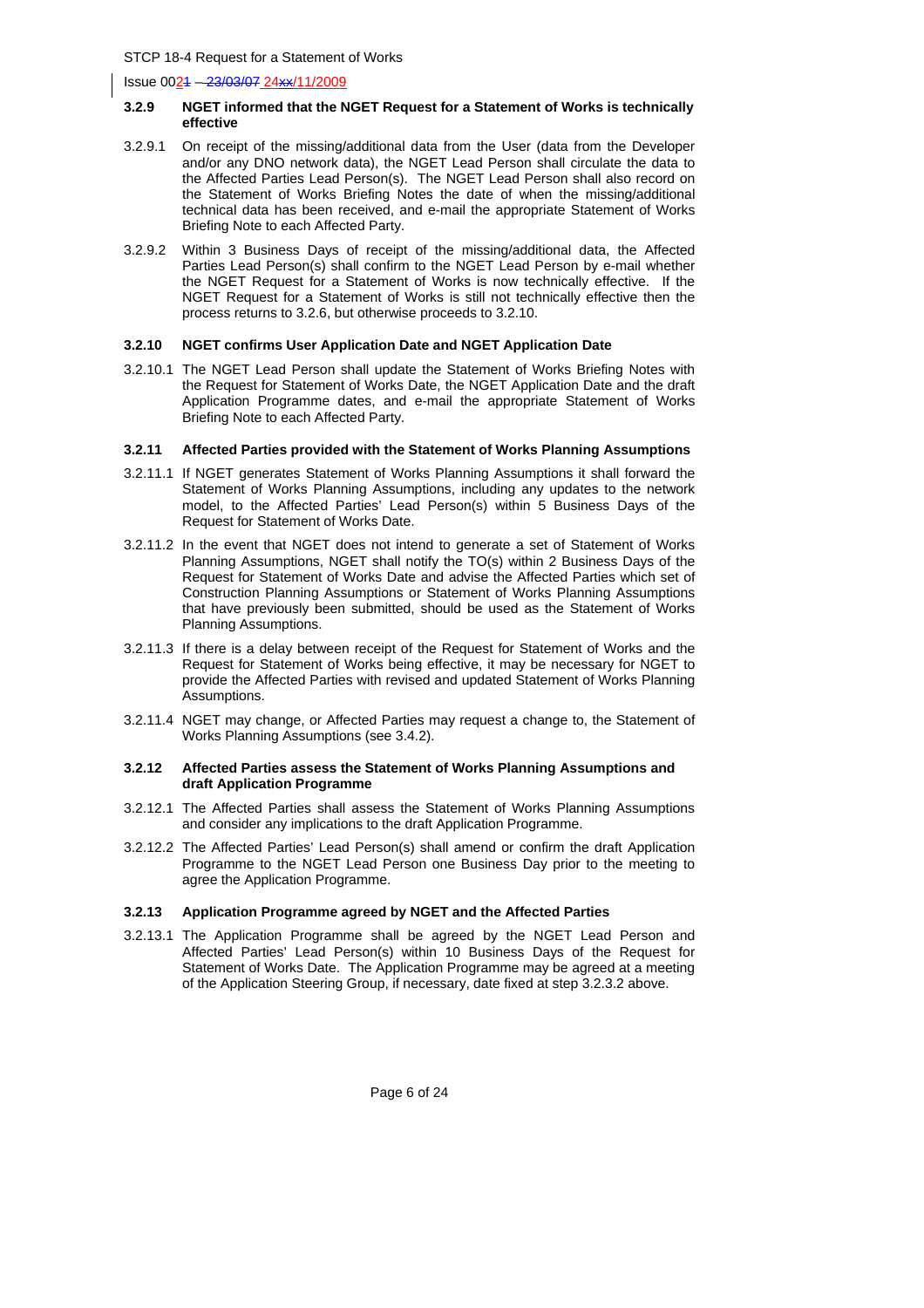#### **3.2.14 NGET and the Affected Parties create GB models**

3.2.14.1 NGET and the Affected Parties shall each take the Statement of Works Planning Assumptions provided by NGET in step 3.2.11, together with the relevant network models and create a series of consistent National Electricity Transmission System GB models in accordance with STCP22-1 Production of Models for National **Electricity Transmission GB-System Planning.** 

#### **3.2.15 The Affected Parties assess the impact of the NGET Request for a Statement of Works**

3.2.15.1 The Affected Parties shall assess the impact of the NGET Request for a Statement of Works on their respective Transmission System. The Affected Parties shall carry out the assessment in accordance with the Application Programme.

#### **3.2.16 NGET is provided with TO Statement of Works Notice(s)**

- 3.2.16.1 Each Affected Party shall submit to NGET the TO Statement of Works Notice resulting from their assessment by e-mail, and hard copy by post. The timescales of the submission is to be in line with the Application Programme and STC Section D, part 4, paragraph 3.2.
- 3.2.16.2 The TO Statement of Works Notice should specify whether or not the relevant Affected Party would require Transmission Construction Works to be undertaken in respect of the Statement of Works Project.
- 3.2.16.3 Where the TO Statement of Works Notice specifies that Transmission Construction Works would be required, the TO Statement of Works Notice may also include an indication of such required Transmission Construction Works, although there is no obligation on the Affected Party to provide this.
- 3.2.16.4 Where the TO Statement of Works Notice specifies that Transmission Construction Works would not be required, the TO Statement of Works Notice should specify whether or not, in planning and developing its Transmission System, the Affected Party has assumed that any Site Specific Requirements will apply, and details of any such requirements.

#### **3.2.17 NGET notifies the User**

- 3.2.17.1 NGET shall notify the User of the outcome of the Request for a Statement of Works.
- 3.2.17.2 Where no requirement for Transmission Construction Works has been identified:
	- 3.2.17.2.1 NGET and the Affected Parties shall undertake the SoW Analysis Closure Process in accordance with 3.4.
	- 3.2.17.2.2 In the event of any Site Specific Requirements, NGET shall progress an agreement to vary the Bilateral Agreement with the User.
- 3.2.17.3 Where a requirement for Transmission Construction Works has been identified:
	- 3.2.17.3.1 If the User requests clarification on certain aspects of the outcome of the Request for a Statement of Works or requests a meeting to clarify these aspects, NGET and the Affected Parties shall provide all reasonable assistance to answer any questions raised by the User. NGET and the Affected Parties shall accommodate a request for a meeting at the convenience of all relevant parties.
	- 3.2.17.3.2 If, within twenty-eight calendar days plus ninety-three Business Days of the Request for Statement of Works Date:
		- NGET submits to the Affected Parties a NGET Modification Application in respect of the Statement of Works Project, such NGET Modification Application should be progressed by following STCP18-1 Connection and Modification Application. The NGET Lead Person shall update and close the Statement of Works Briefing Note, and send to the TO Named Contacts.

Page 7 of 24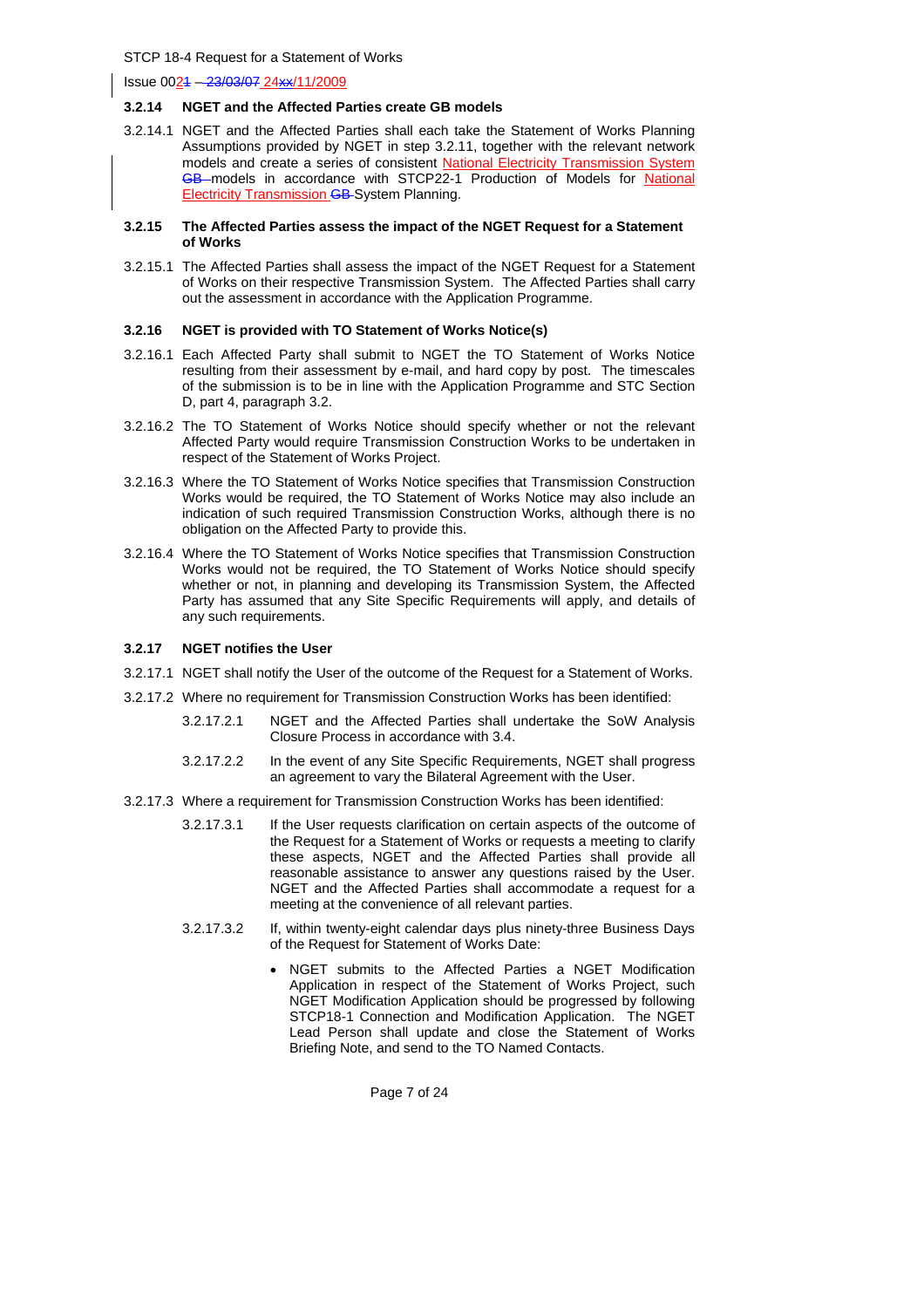• NGET does not submit to the Affected Parties a NGET Modification Application in respect of the Statement of Works Project, NGET and the Affected Parties shall undertake the Scheme Closure Process in accordance with 3.3.

#### *3.3 Statement of Works Analysis Closure Process*

- 3.3.1 Following the submission by each Affected Party to NGET of the TO Statement of Works Notice resulting from their assessment, the SoW Analysis Closure Process in this section 3.3 shall be followed, except:
	- where a requirement for Transmission Construction Works has been identified and NGET has submitted to the Affected Party a NGET Modification Application in respect of the Statement of Works Project; or
	- where the User has elected to pay a fixed price application, in which case the SoW Analysis will be deemed to have been closed.

Otherwise, the SoW Analysis needs to be closed, and the final costs identified and provided within timescales agreed between the relevant Parties, but in any event within 12 months.

- 3.3.2 Within 8 months of the Submission Date but, in the event that a requirement for Transmission Construction Works has been identified, not less than twenty-eight calendar days plus ninety-three Business Days after the Request for Statement of Works Date (or as otherwise agreed), the TO shall send NGET a Statement of Works Charges Report which shall contain the following:
	- details of the final costs incurred in the assessment of a NGET Request for a Statement of Works; and
	- a signed statement from the TO(s) to the effect that all costs have been accounted for and that no further scheduled or planned financial payments are due, and, as at the date thereof, no financial claim has made in respect of any other matter pertaining to the SoW Analysis.
- 3.3.3 NGET shall check the contents of the Statement of Works Charges Report. If required, NGET shall request further detail/clarification from a TO, specifying a reasonable response time and details of the query.
- 3.3.4 The relevant TO shall supply the further detail or clarification regarding the contents of the Statement of Works Charges Report if requested by NGET.
- 3.3.5 Where a User has a query concerning the outturn charges based upon those figures provided in the Statement of Works Charges Report, the process set out in STCP14-3 Customer Charging Queries shall be followed.
- 3.3.6 When the closure process has been completed, NGET shall notify the TO(s) and confirm NGET's acceptance of the Statement of Works Charges Report.
- 3.3.7 In the event that NGET has over/underpaid given the figures in the Statement of Works Charges Report, the relevant TO shall submit a reconciling invoice to NGET.
- 3.3.8 NGET shall check the reconciling invoice and settle any outstanding sums in accordance with STCP13-1 Invoicing and Payment.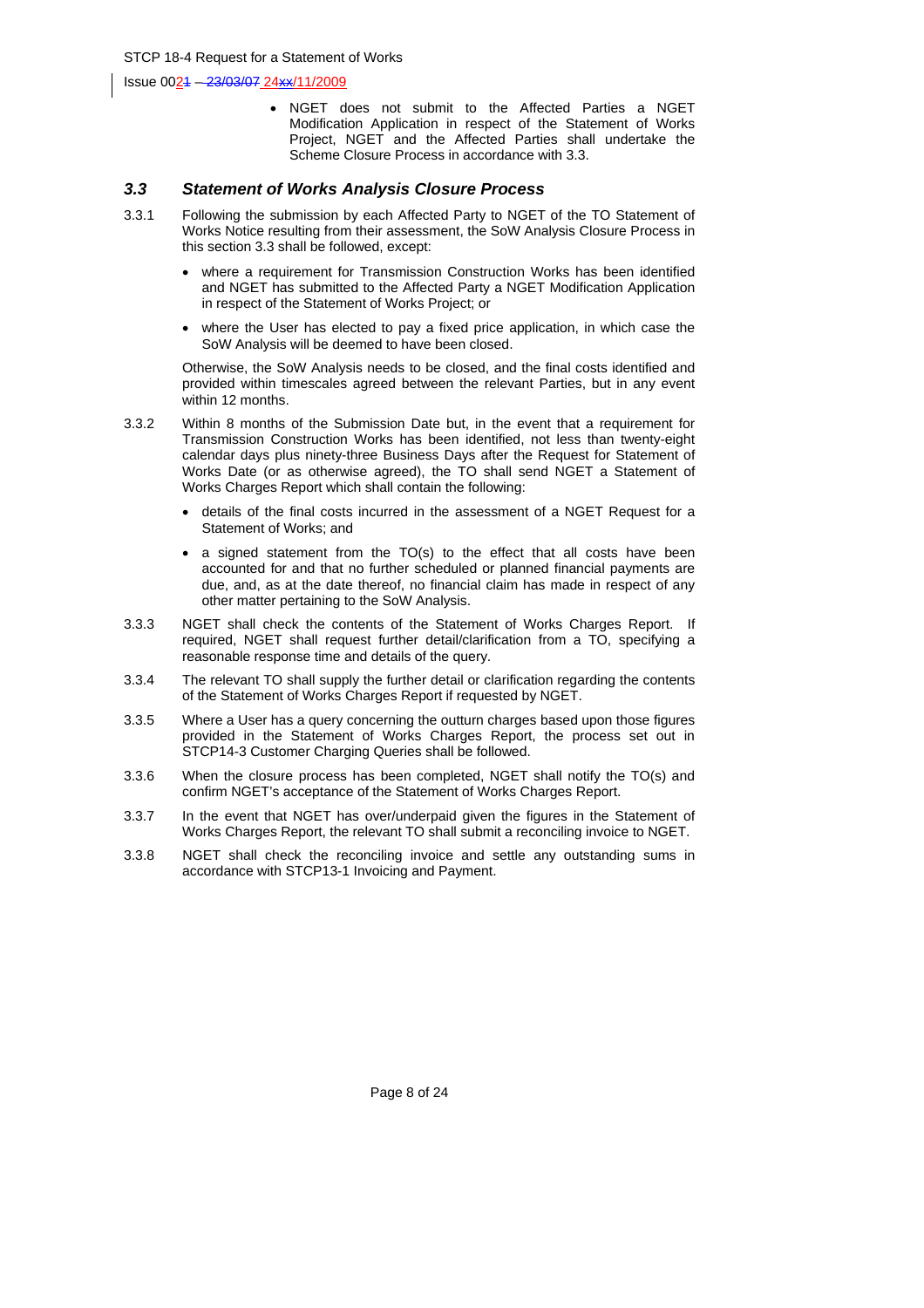Issue 0021 – 23/03/07 24xx/11/2009

.

#### *3.4 Subsidiary Processes*

#### **3.4.1 Amendments to Request for Statement of Works by User**

- 3.4.1.1 If details of the Request for Statement of Works change after the Request for Statement of Works has been submitted, then NGET and the Affected Parties shall assess what impact this will have on the ability of the Affected Parties to respond to the NGET Request for a Statement of Works to NGET in the required timescales. NGET shall then advise the User on whether the changes are likely to have a Material Impact on NGET's notification of the outcome of the Request for a Statement of Works.
- 3.4.1.2 If the change will not have a Material Impact on the Affected Parties' ability to respond to the NGET Request for a Statement of Works to NGET and subsequently NGET's ability to notify the User of the outcome of the Request for a Statement of Works in the required timescales, then the Affected Parties shall proceed to make their response to the NGET Request for a Statement of Works as planned.
- 3.4.1.3 If the change is to have a Material Impact on the Affected Parties' ability to respond to the NGET Request for a Statement of Works to NGET and/or NGET's subsequent ability to notify the User of the outcome of the Request for a Statement of Works in the required timescales, then the User should be requested to withdraw the original User Application and submit a new User Application with the new details.

#### **3.4.2 Modifications to Statement of Works Planning Assumptions**

#### **3.4.2.1 NGET initiated modifications to Statement of Works Planning Assumptions prior to receipt of a TO Statement of Works Notice**

- 3.4.2.1.1 At any time after providing the Affected Parties with the Statement of Works Planning Assumptions and prior to receipt of the response to the NGET Request for a Statement of Works, NGET may decide to change the Statement of Works Planning Assumptions.
- 3.4.2.1.2 Affected Parties may decide to convene a meeting of the Application Steering Group to discuss the revision of the Statement of Works Planning Assumptions giving other Affected Parties reasonable notice in writing.
- 3.4.2.1.3 NGET Lead Person shall provide the revised Statement of Works Planning Assumptions to the Affected Parties Lead Person(s). The Affected Parties Lead Person(s) shall confirm receipt of the revised Statement of Words Planning Assumptions to NGET Lead Person.

#### **3.4.2.2 TO initiated modifications to Statement of Works Planning Assumptions prior to submission of a TO Statement of Works Notice**

- 3.4.2.2.1 At any time prior to issuing its response to the NGET Request for a Statement of Works, the TO may submit a request to NGET for a change to the Statement of Works Planning Assumptions, including reasons for the request.
- 3.4.2.2.2 Affected Parties may decide to convene a meeting of the Application Steering Group to discuss the request for revision of the Statement of Works Planning Assumptions giving other Affected Parties reasonable notice in writing.
- 3.4.2.2.3 NGET shall consider how it will address the request and notify the TO and any other TO materially affected by the requested change.
- 3.4.2.2.4 Notwithstanding any request submitted by the TO each Affected Party shall continue to take into account the Statement of Works Planning Assumptions provided by NGET.
- **3.4.2.3 NGET initiated modifications to Statement of Works Planning Assumptions after receipt of a TO Statement of Works Notice but prior to notification to the User of the outcome of the Request for a Statement of Works**

Page 9 of 24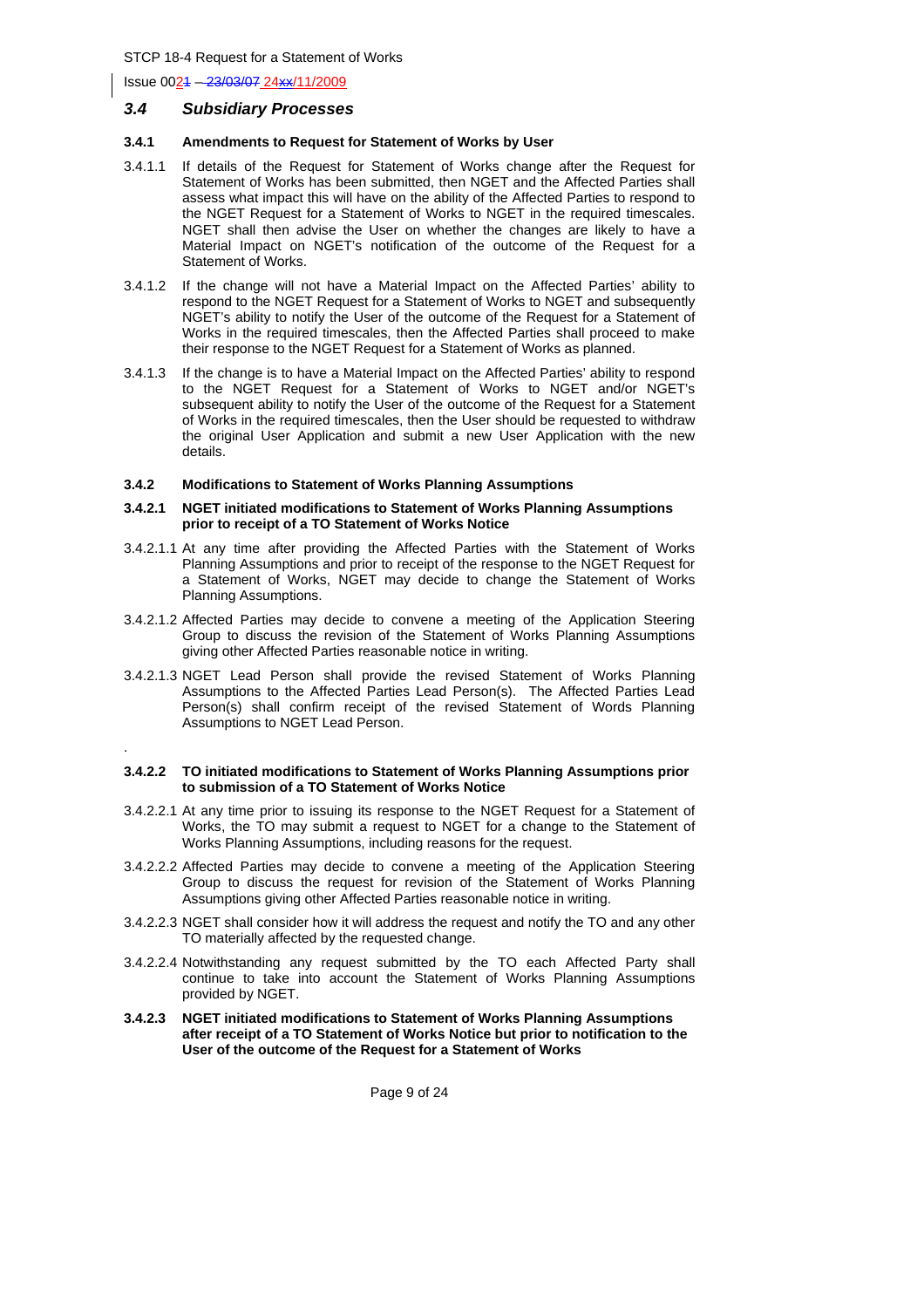Issue 0021 – 23/03/07 24xx/11/2009

- 3.4.2.3.1 At any time after receiving a TO Statement of Works Notice and prior to notifying the User of the outcome of the Request for a Statement of Works, NGET may decide to change the Statement of Works Planning Assumptions e.g. due to a Disconnection, a TEC increase etc.
- 3.4.2.3.2 In such circumstances, NGET shall convene a meeting of the Application Steering Group to discuss the revision of the Statement of Works Planning Assumptions and impact on the TO Statement of Works Notices.
- 3.4.2.3.3 NGET shall provide to each Affected Party the revised Statement of Works Planning Assumptions. The Affected Parties Lead Person(s) shall confirm receipt of the revised Statement of Works Planning Assumptions.
- 3.4.2.3.4 Affected Parties Lead Person(s) will re-submit their TO Statement of Works Notices to the NGET Lead Person, taking in account the revised Statement of Works Planning Assumptions, within 1 Business Days after the receipt of the revised Statement of Works Planning Assumptions.

#### **3.4.3 Withdrawal of a Request for Statement of Works by the User**

3.4.3.1 Where a User withdraws their Request for Statement of Works, NGET shall update the Statement of Works Briefing Note and shall e-mail the Statement of Works Briefing Note to the Affected Parties within 2 Business Days. NGET and the Affected Parties shall then undertake the Scheme Closure Process in accordance with 3.3.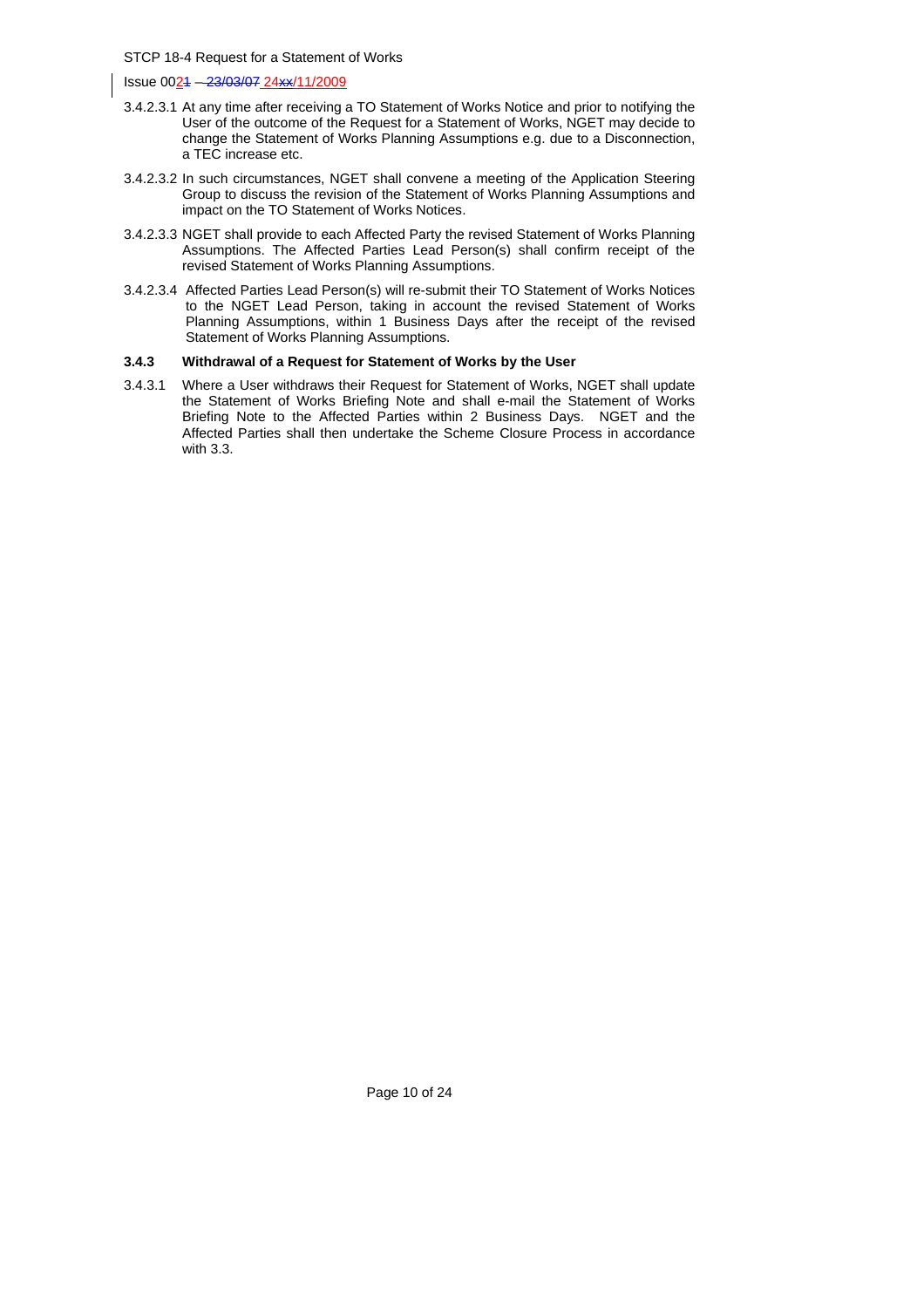Issue 0021 – 23/03/07 24xx/11/2009

## *Appendix A: Flow Diagram*

Note that the Process Diagrams shown in this Appendix A are for information only. In the event of any contradiction between the process represented in this Appendix A and the process described elsewhere in this STCP, then the text elsewhere in this STCP shall prevail.



Page 11 of 24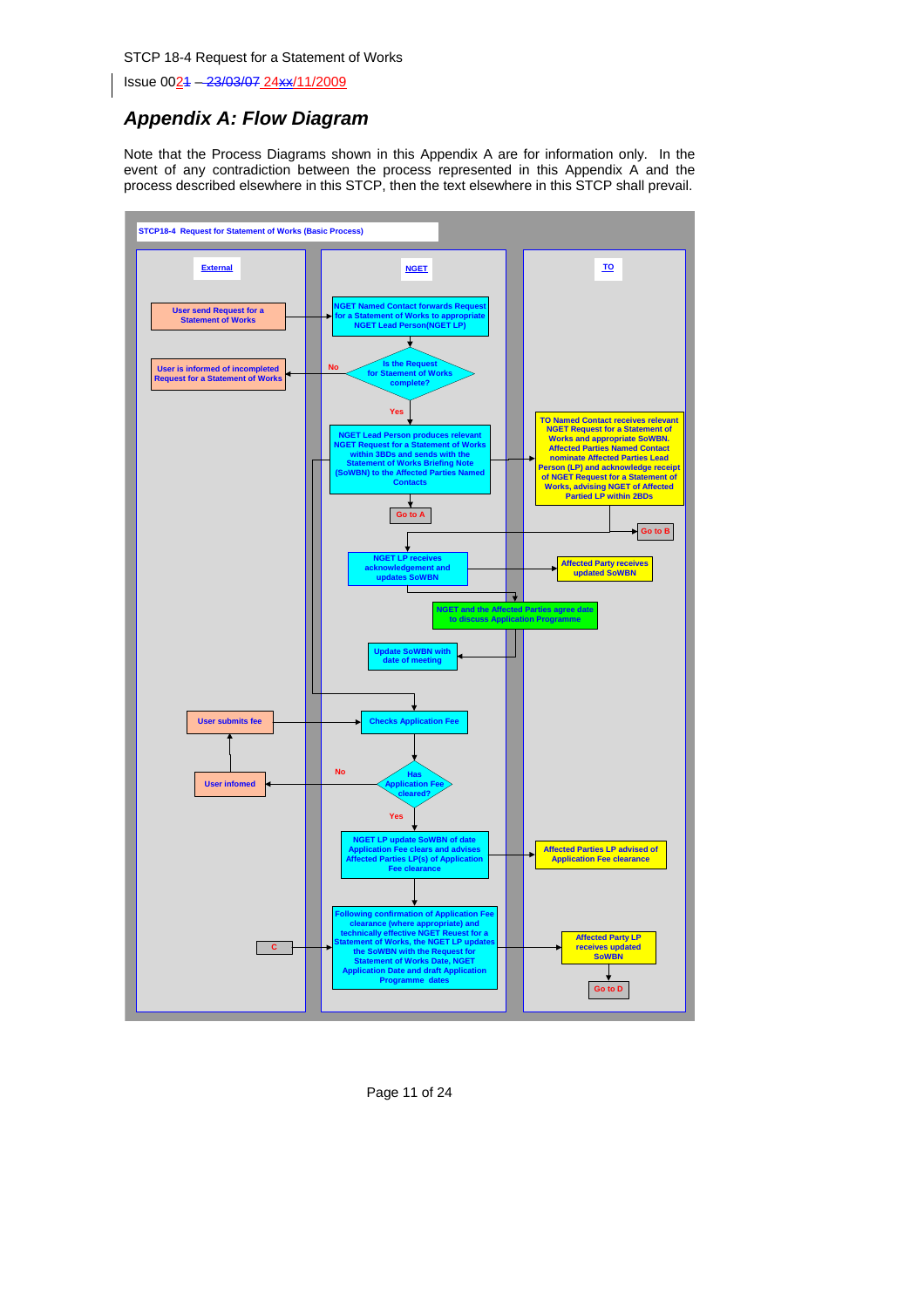Issue 0024 - 23/03/07 24xx/11/2009



Page 12 of 24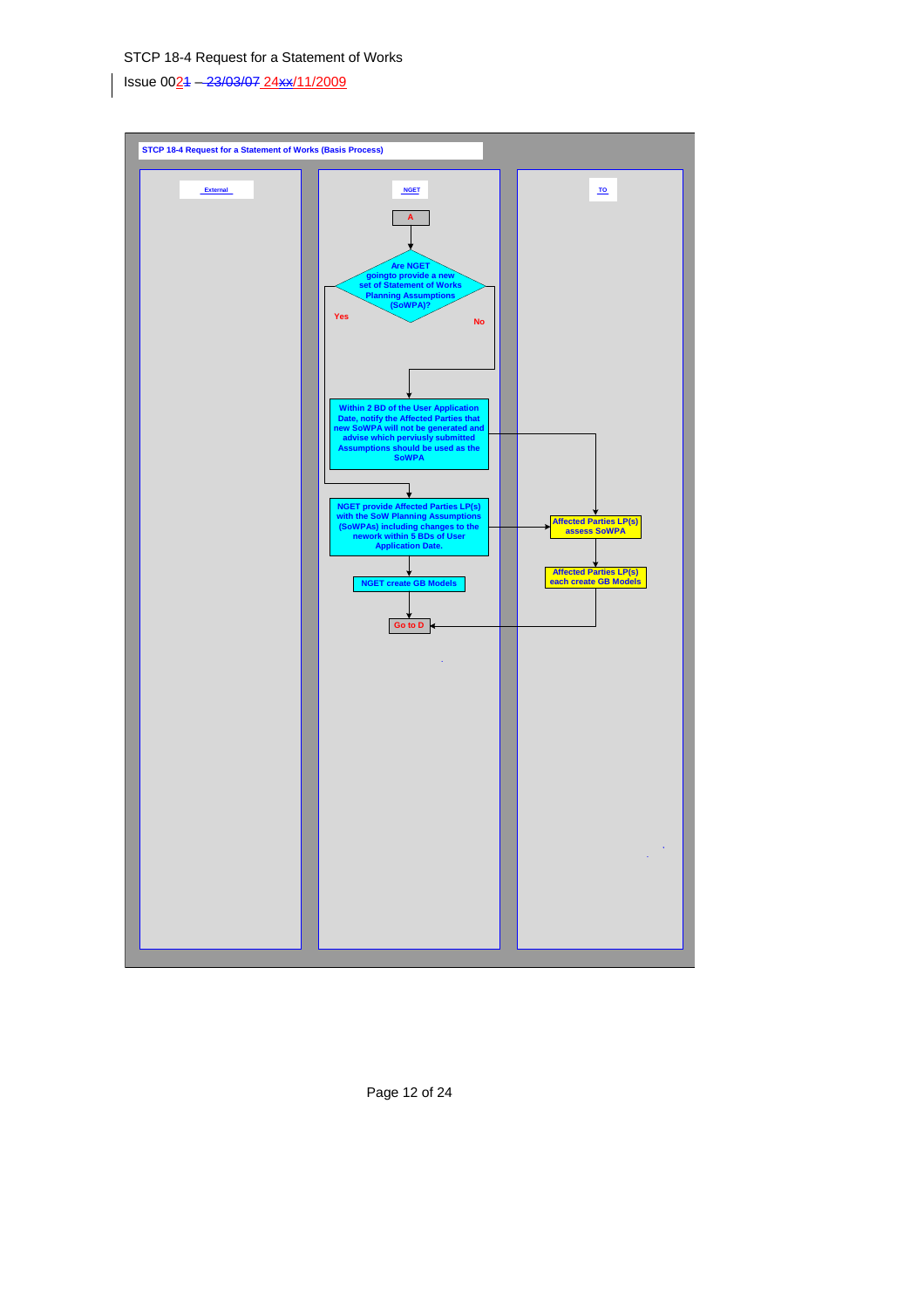Issue 0021 – 23/03/07 24xx/11/2009



Page 13 of 24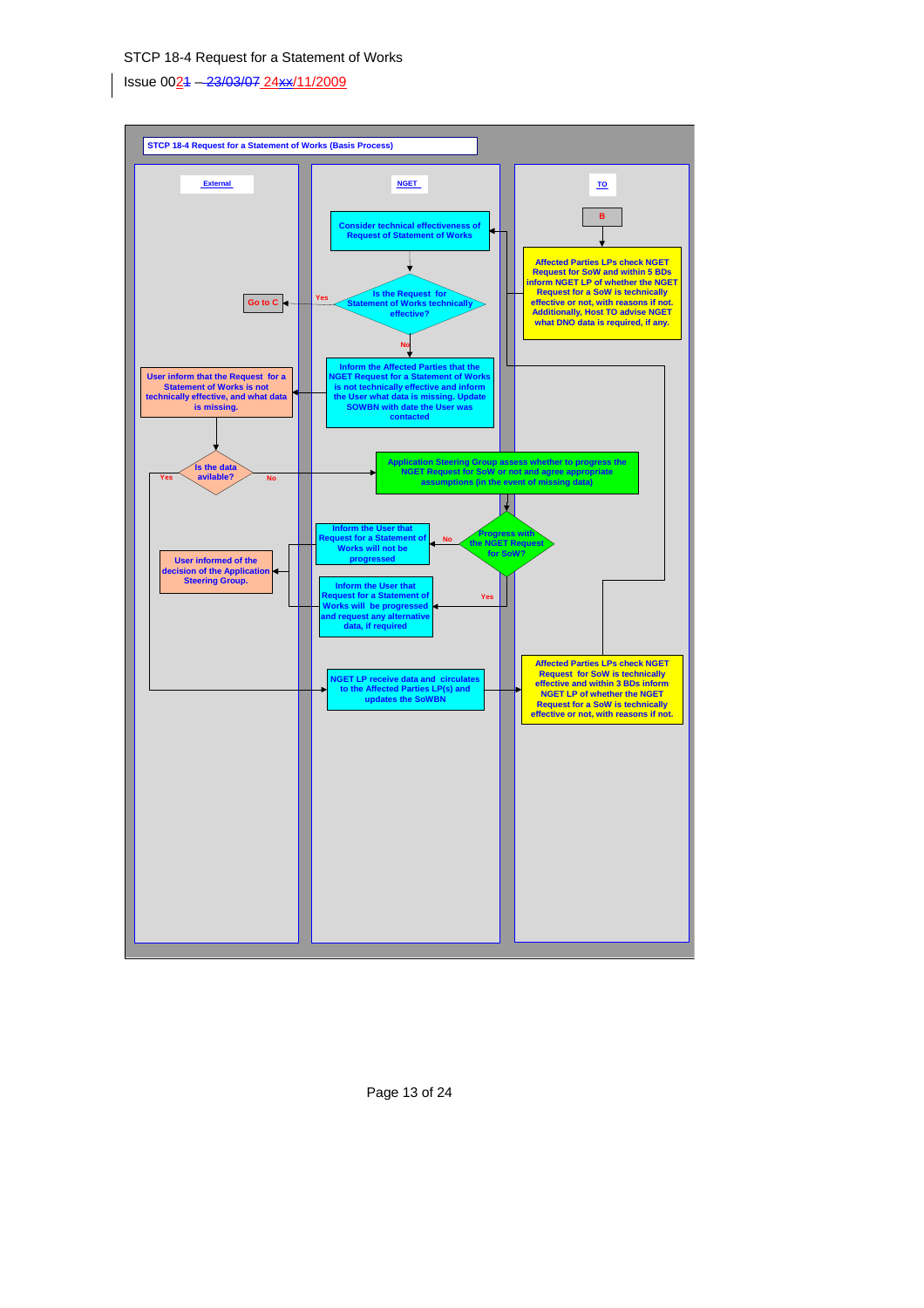Issue 0021 – 23/03/07 24xx/11/2009



Page 14 of 24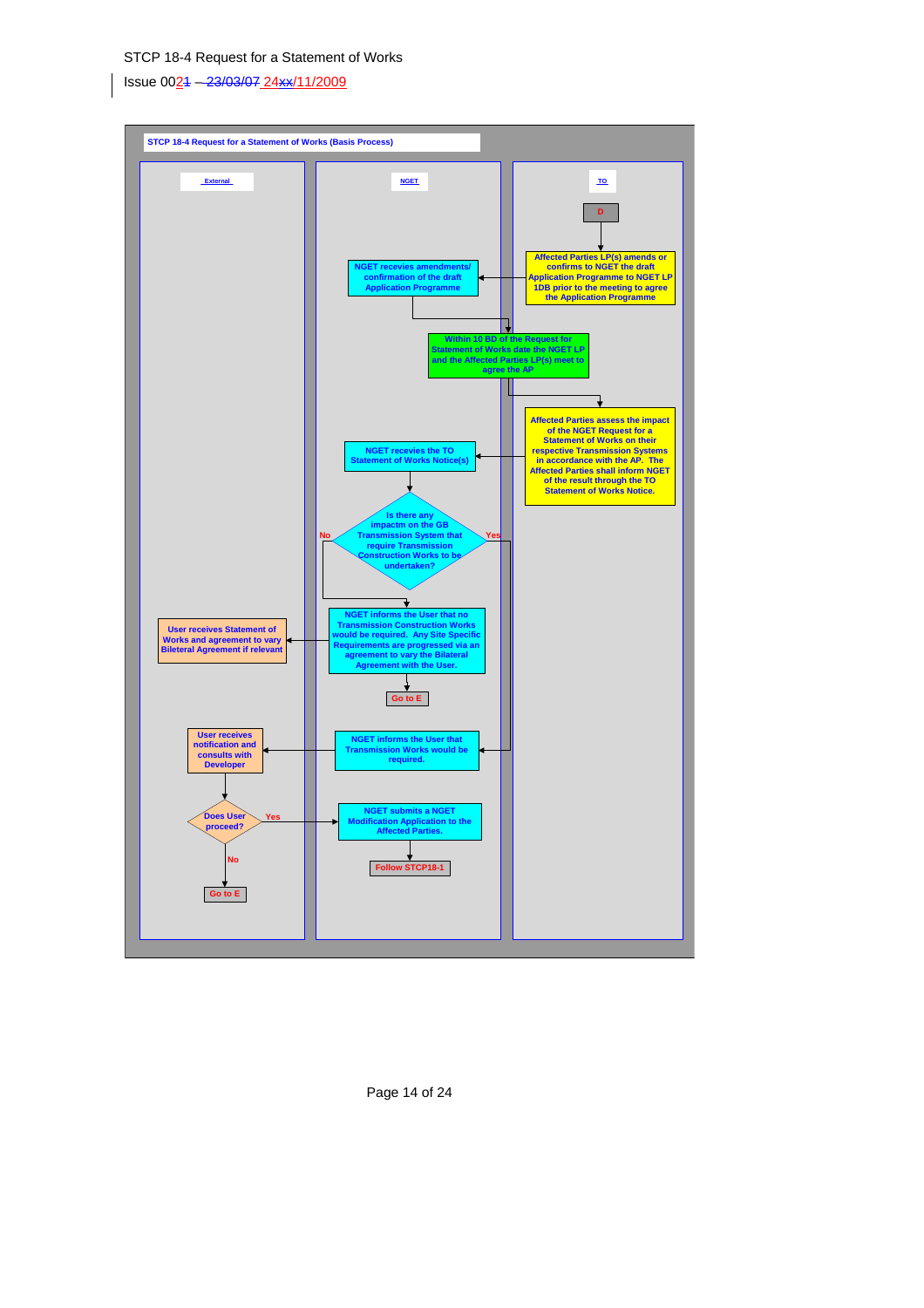Issue 0021 – 23/03/07 24xx/11/2009



Page 15 of 24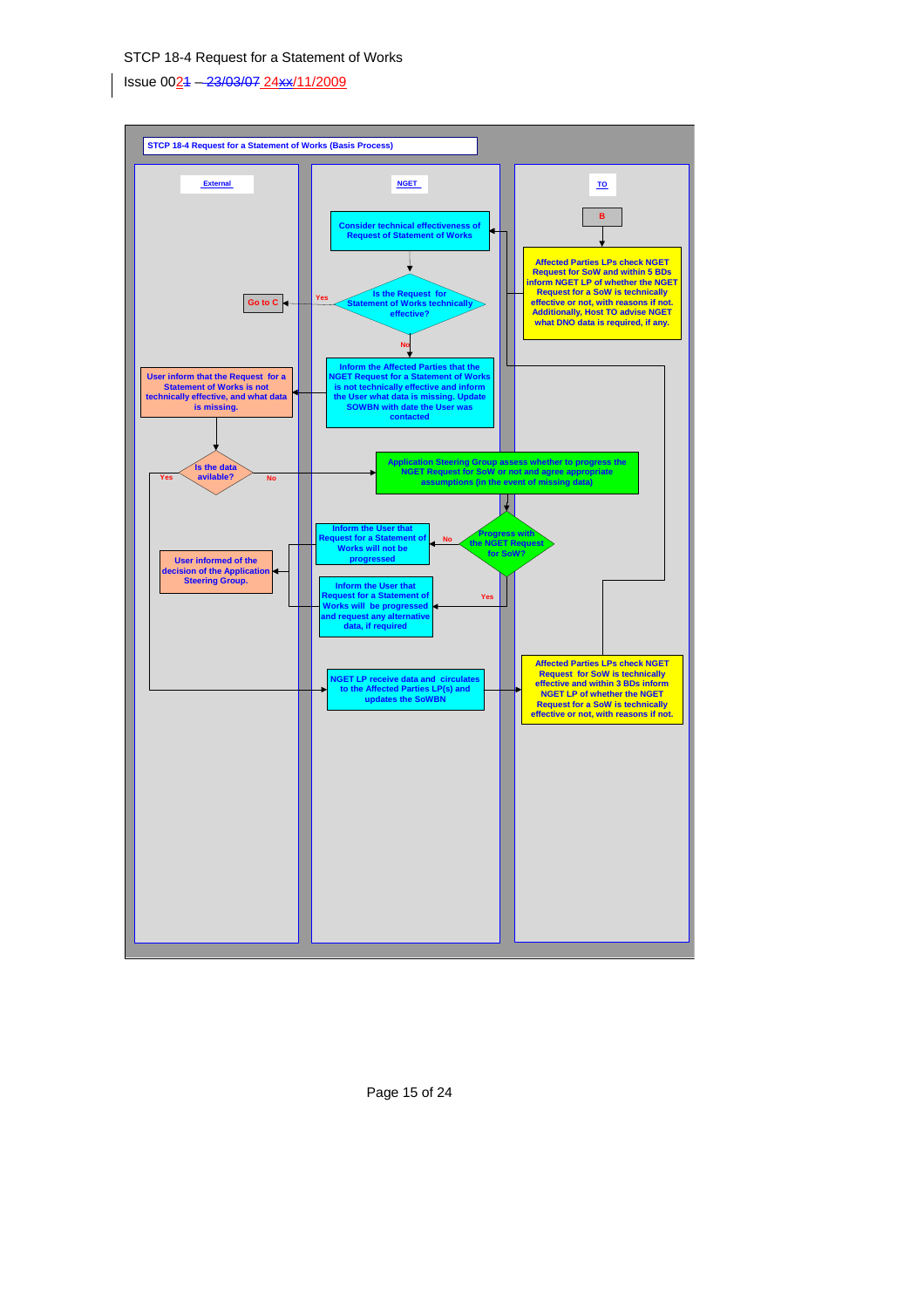Issue 0021 – 23/03/07 24xx/11/2009



Page 16 of 24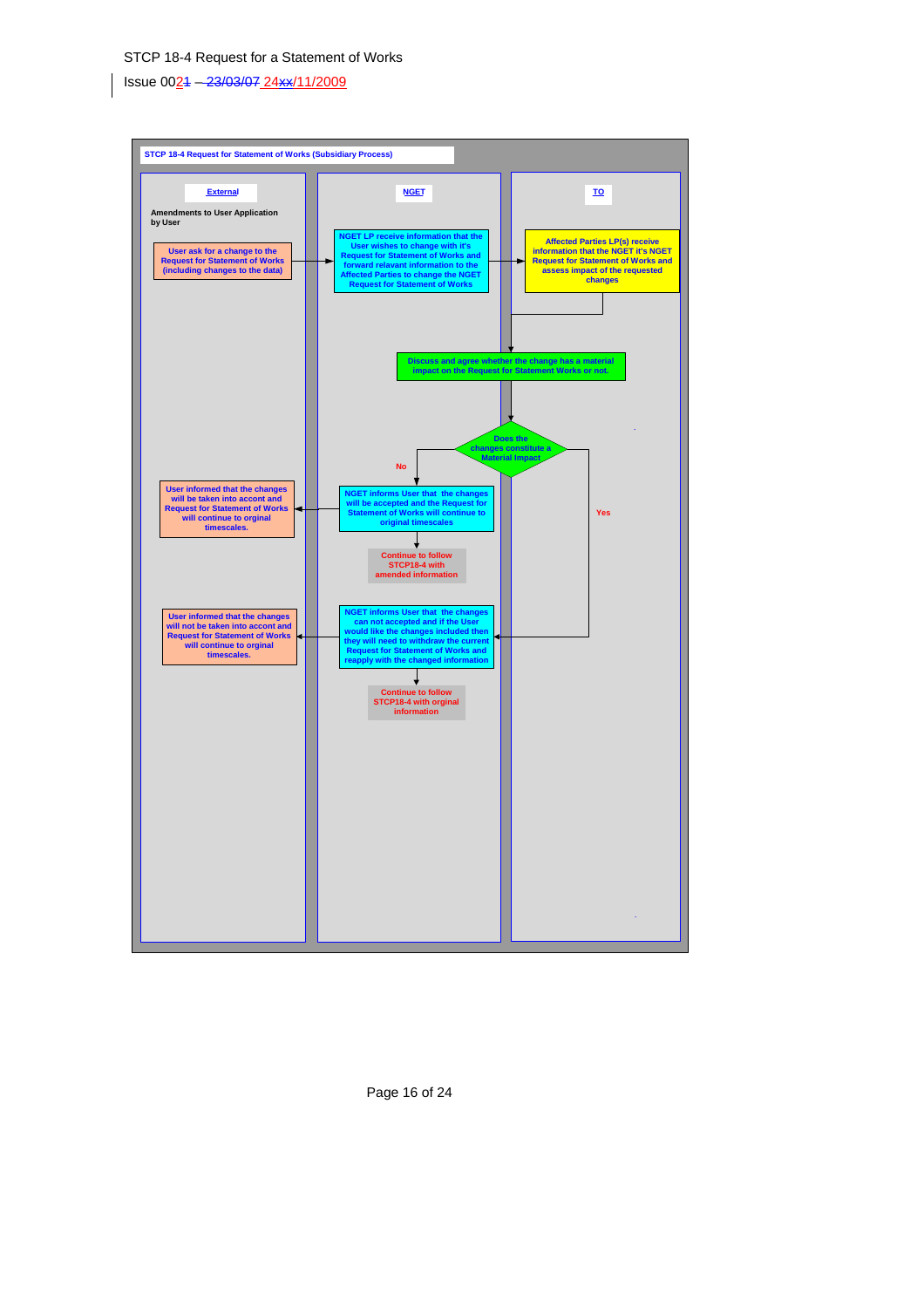Issue 0021 – 23/03/07 24xx/11/2009

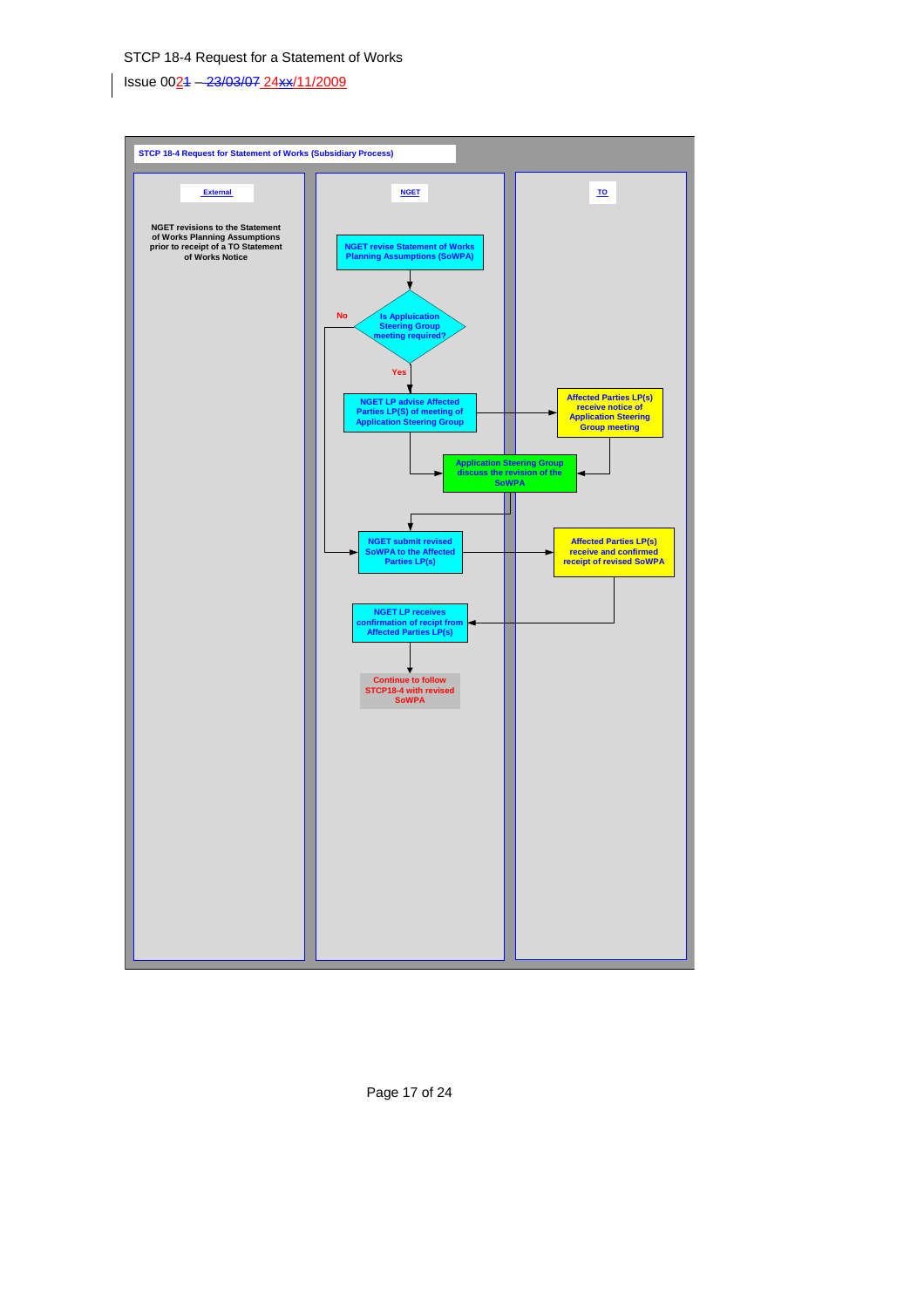Issue 0021 – 23/03/07 24xx/11/2009



Page 18 of 24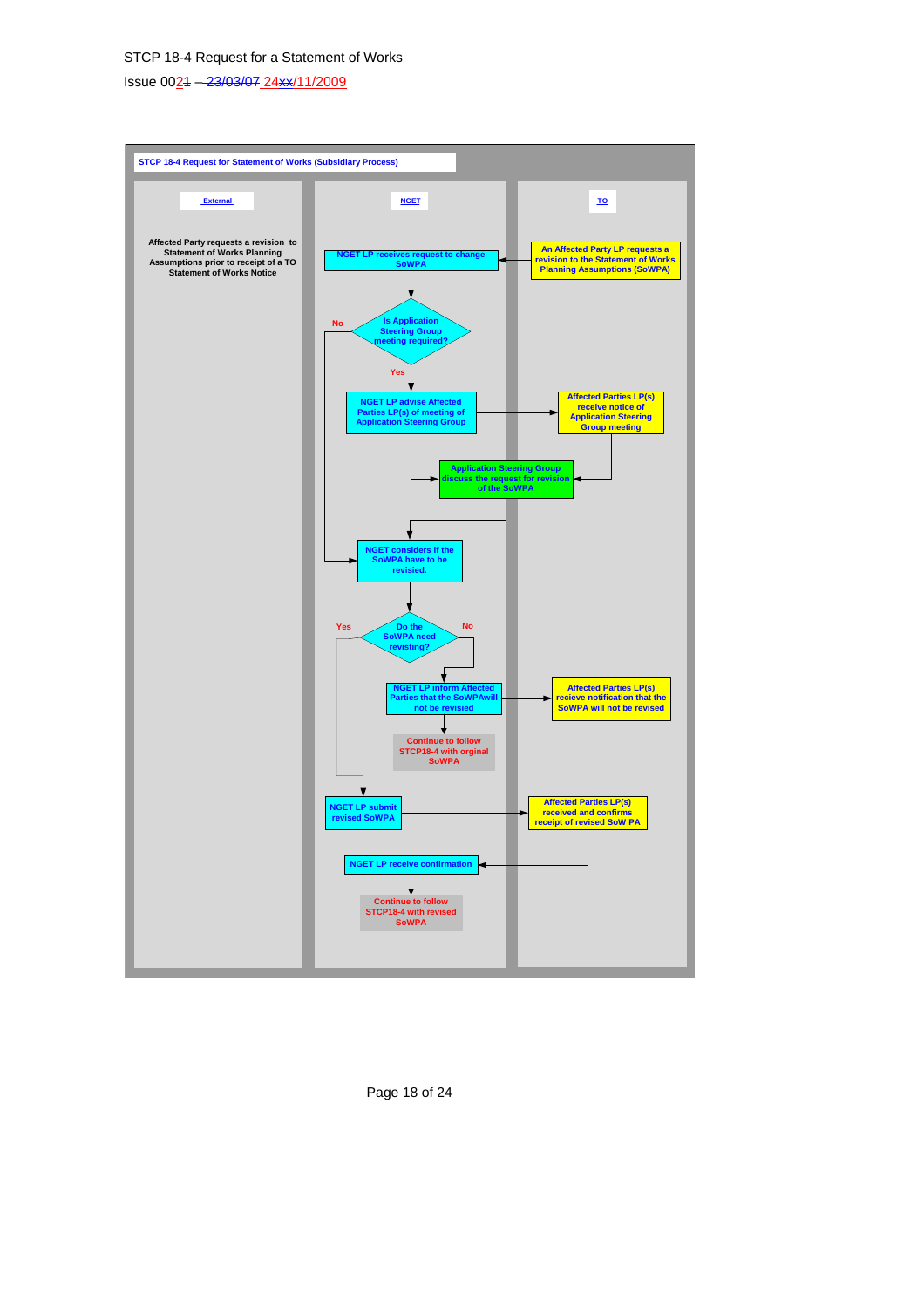Issue 0021 – 23/03/07 24xx/11/2009



Page 19 of 24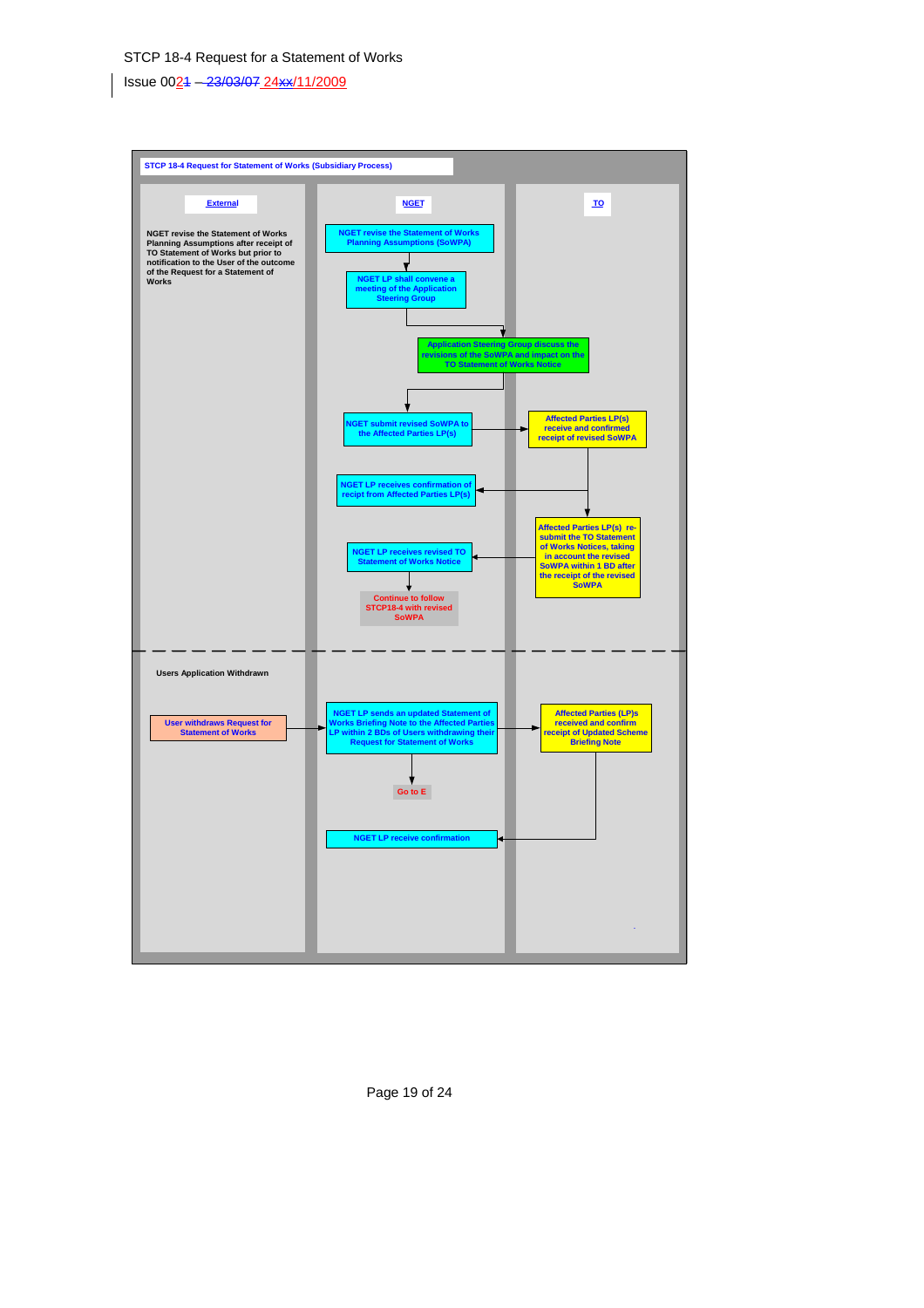Issue 0024 - 23/03/07 24xx/11/2009

## *Appendix B: Statement of Works Briefing Note*

The Statement of Works Briefing Note is available as an Excel Spreadsheet.

## **Statement of Works Briefing Note**

| <b>NGET Scheme Number</b>                      |  |
|------------------------------------------------|--|
|                                                |  |
|                                                |  |
| <b>GBNETS Location Code</b>                    |  |
| NGET Contract Reference Number<br>Scheme Title |  |

| <b>1. APPLICATION STEERING</b><br><b>GROUP (ASG) MEMBERS</b> | NGET (NETSOGBSQ)                        | Name:      |  |
|--------------------------------------------------------------|-----------------------------------------|------------|--|
|                                                              |                                         | Address:   |  |
|                                                              |                                         | Telephone: |  |
|                                                              |                                         | Fax:       |  |
|                                                              |                                         | E-mail:    |  |
|                                                              | <b>Host TO</b>                          | Name:      |  |
|                                                              |                                         | Address:   |  |
|                                                              |                                         | Telephone: |  |
|                                                              |                                         | Fax:       |  |
|                                                              |                                         | E-mail:    |  |
|                                                              | <b>Affected TO</b>                      | Name:      |  |
|                                                              |                                         | Address:   |  |
|                                                              |                                         | Telephone: |  |
|                                                              |                                         | Fax:       |  |
|                                                              |                                         | E-mail:    |  |
|                                                              | [Other] Affected<br>T <sub>O</sub>      | Name:      |  |
|                                                              |                                         | Address:   |  |
|                                                              |                                         | Telephone: |  |
|                                                              |                                         | Fax:       |  |
|                                                              |                                         | E-mail:    |  |
| <b>APPLICATION TYPE</b>                                      | <b>Request for a Statement of Works</b> |            |  |
| 2. USER DETAILS                                              |                                         |            |  |
| <b>Company Name</b>                                          |                                         |            |  |
| <b>Company Registered Number</b>                             |                                         |            |  |
| <b>Registered Address</b>                                    |                                         |            |  |
| <b>Post Code</b>                                             |                                         |            |  |
| <b>Correspondence Address</b>                                |                                         |            |  |
|                                                              |                                         |            |  |
| <b>Post Code</b>                                             |                                         |            |  |
|                                                              |                                         |            |  |

Page 20 of 24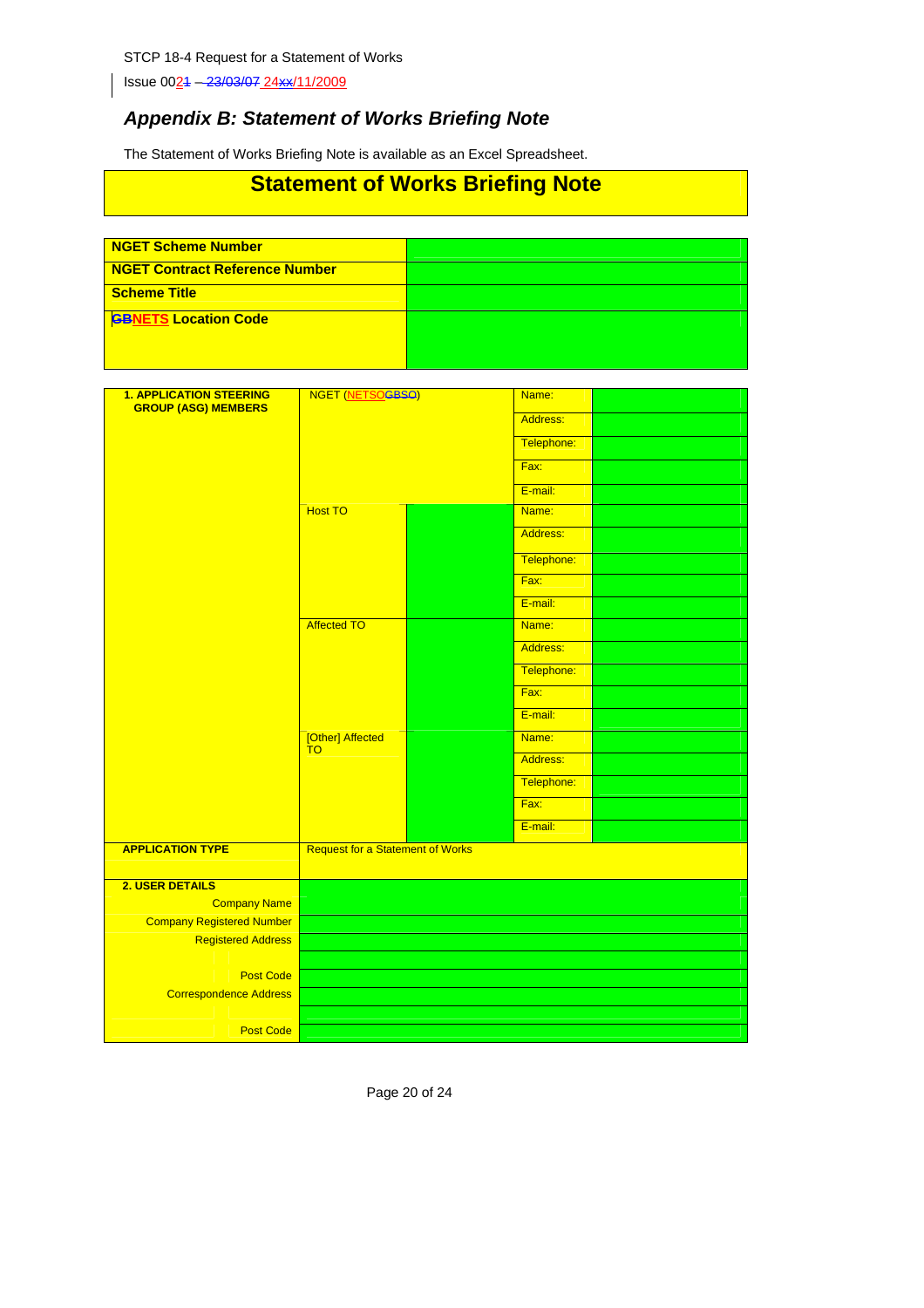$\left| \right|$  Issue 0024 – 23/03/07 24xx/11/2009

| <b>3. DEVELOPER DETAILS</b>      |  |
|----------------------------------|--|
| <b>Company Name</b>              |  |
| <b>Company Registered Number</b> |  |
| <b>Registered Address</b>        |  |
|                                  |  |
| <b>Post Code</b>                 |  |
| <b>Correspondence Address</b>    |  |
|                                  |  |
| <b>Post Code</b>                 |  |

| 4. FEE excl VAT (cleared/not                                       |  |
|--------------------------------------------------------------------|--|
| cleared)                                                           |  |
| <b>5. CONNECTION SITE (TO THE</b><br><b>TRANSMISSION SYSTEM)</b>   |  |
| <b>6. REQUESTED COMPLETION</b><br>DATE(S)                          |  |
|                                                                    |  |
| 7. TECHNICAL DETAILS eg MW                                         |  |
|                                                                    |  |
| <b>8. PREVIOUS FEASIBILITY</b><br><b>STUDY/APPLICATION/ OFFER</b>  |  |
| <b>DETAILS</b>                                                     |  |
| (If available)                                                     |  |
| <b>9. POSSIBLE DESIGN OPTIONS</b>                                  |  |
| (TO to comment)<br><b>10. INFRASTRUCTURE WORKS</b>                 |  |
|                                                                    |  |
|                                                                    |  |
|                                                                    |  |
| (As a result of this scheme)<br><b>11. ONE OFF WORKS</b>           |  |
| (As a result of this Scheme)                                       |  |
| <b>12. SIMILARITIES TO OTHER</b>                                   |  |
| <b>SCHEMES</b>                                                     |  |
|                                                                    |  |
|                                                                    |  |
| <b>13. POSSIBLE INTERACTION</b><br><b>WITH OTHER SCHEMES/OTHER</b> |  |
| <b>CUSTOMERS AFFECTED</b>                                          |  |
| <b>14. POSSIBLE RISKS &amp; ISSUES</b>                             |  |
| (e.g. Consents/Charging)                                           |  |
| <b>15. PREVIOUS</b><br><b>HISTORY/RELATED SCHEMES</b>              |  |
|                                                                    |  |
| <b>16. REASONS FOR</b><br><b>APPLICATION TECHNICAL NON-</b>        |  |
| <b>EFFECTIVENESS (from TO)</b>                                     |  |
| <b>17. OUTAGE REQUIREMENTS</b>                                     |  |

Page 21 of 24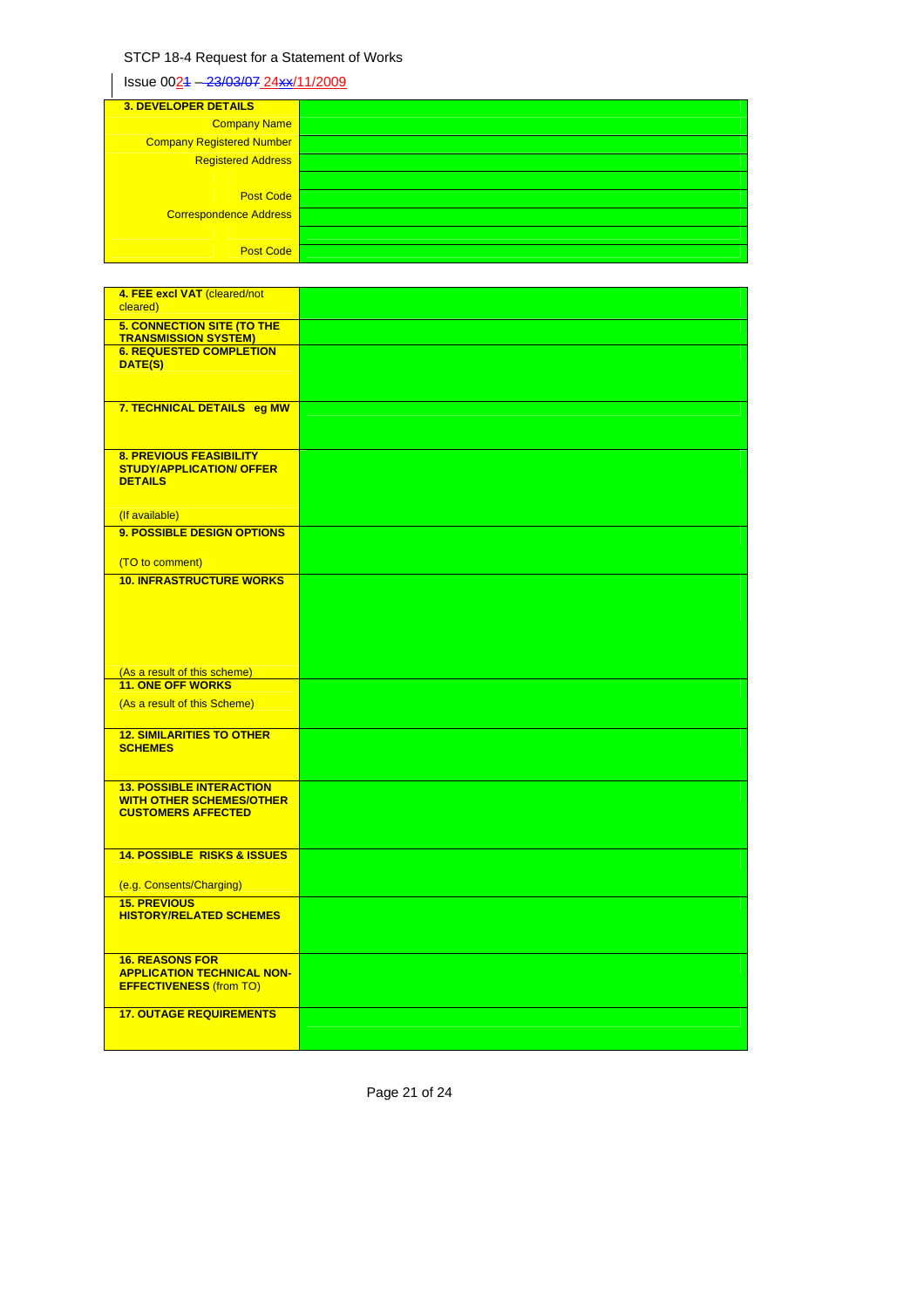| Issue 0024 - 23/03/07 24xx/11/2009                                                                    |              |          |        |               |                |
|-------------------------------------------------------------------------------------------------------|--------------|----------|--------|---------------|----------------|
| <b>18. STAGED</b>                                                                                     |              |          |        |               |                |
|                                                                                                       |              |          |        |               |                |
| <b>19. ANY SPECIAL CUSTOMER</b><br><b>REQUESTS</b>                                                    |              |          |        |               |                |
|                                                                                                       |              |          |        |               |                |
| <b>20. STATUS</b>                                                                                     |              |          |        |               |                |
| <b>OUTLINE APPLICATION PROGRAMME</b><br>21.                                                           |              |          |        |               |                |
| <b>Key</b>                                                                                            | <b>Dates</b> | Proposed | Agreed | <b>Actual</b> | <b>Comment</b> |
|                                                                                                       |              | Date     | Date   | Date          |                |
| 1. User Application Received by NGET                                                                  |              |          |        |               |                |
| 2. NGET Request for a Statement of Works emailed to TOs                                               |              |          |        |               |                |
| 3. NGET Request for a Statement of Works posted to TOs                                                |              |          |        |               |                |
| 4. TOs acknowledge receipt of NGET Request for a Statement<br>of Works and advise Lead Person         |              |          |        |               |                |
| 5. TOs advise technically effective                                                                   |              |          |        |               |                |
| 6. Application Fee cleared                                                                            |              |          |        |               |                |
| 7. User informed Application not effective                                                            |              |          |        |               |                |
| 8. Missing data received from User                                                                    |              |          |        |               |                |
| 9. User Application Date                                                                              |              |          |        |               |                |
| 10. User informed Application effective                                                               |              |          |        |               |                |
| <b>11. NGET Application Date</b>                                                                      |              |          |        |               |                |
| 12. Statement of Works Planning Assumptions issued by<br><b>NGET</b>                                  |              |          |        |               |                |
| 13. TOs assess Statement of Works Planning Assumptions                                                |              |          |        |               |                |
| 14. TOs amend/confirm Application Programme                                                           |              |          |        |               |                |
| 15. Application Programme Meeting (if required)                                                       |              |          |        |               |                |
| 16. Agree Application Programme                                                                       |              |          |        |               |                |
| 17. GBNETS models agreed                                                                              |              |          |        |               |                |
| 18. TO submits TO Statement of Works Notice to NGET,<br>including Site Specific Requirements (if any) |              |          |        |               |                |
| 19. NGET submits NGET Modification Application (if<br>applicable)                                     |              |          |        |               |                |
| 20. TO sends Statement of Works Charging Report to NGET<br>(if required)                              |              |          |        |               |                |
| 21. Clarification of Statement of Works Charging Report, if<br>requested                              |              |          |        |               |                |
| 22. NGET notifies acceptance of the Statement of Works<br><b>Charging Report</b>                      |              |          |        |               |                |
| 23. TO submits reconciling invoice to NGET                                                            |              |          |        |               |                |
| 24.NGET settles outstanding sums                                                                      |              |          |        |               |                |

| <b>Issue Number</b> | <b>Date of Issue</b> | <b>Reason for Revision</b> | <b>Revised by</b> |
|---------------------|----------------------|----------------------------|-------------------|
|                     |                      |                            |                   |
|                     |                      |                            |                   |
|                     |                      |                            |                   |
|                     |                      |                            |                   |
|                     |                      |                            |                   |
|                     |                      |                            |                   |
|                     |                      |                            |                   |

Page 22 of 24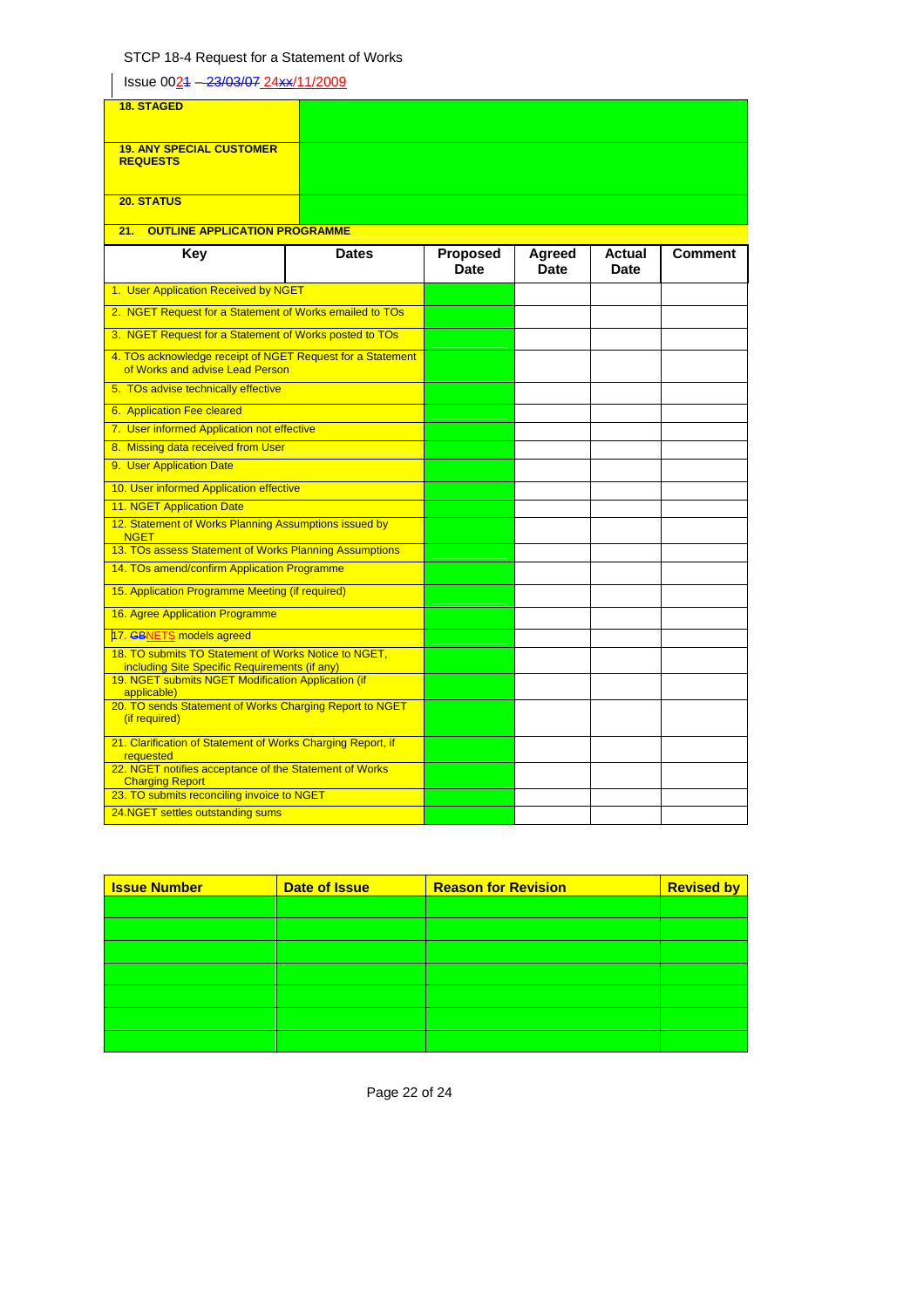Issue 0021 – 23/03/07 24xx/11/2009

# *Notes for Completion:*

*1. Please complete the table above when the document is first used for a scheme and when any subsequent revisions are made to any of the information in the live document.* 

*2. Please insert the scheme number into the header, and the revision number and date of revision into the footer.* 

Page 23 of 24